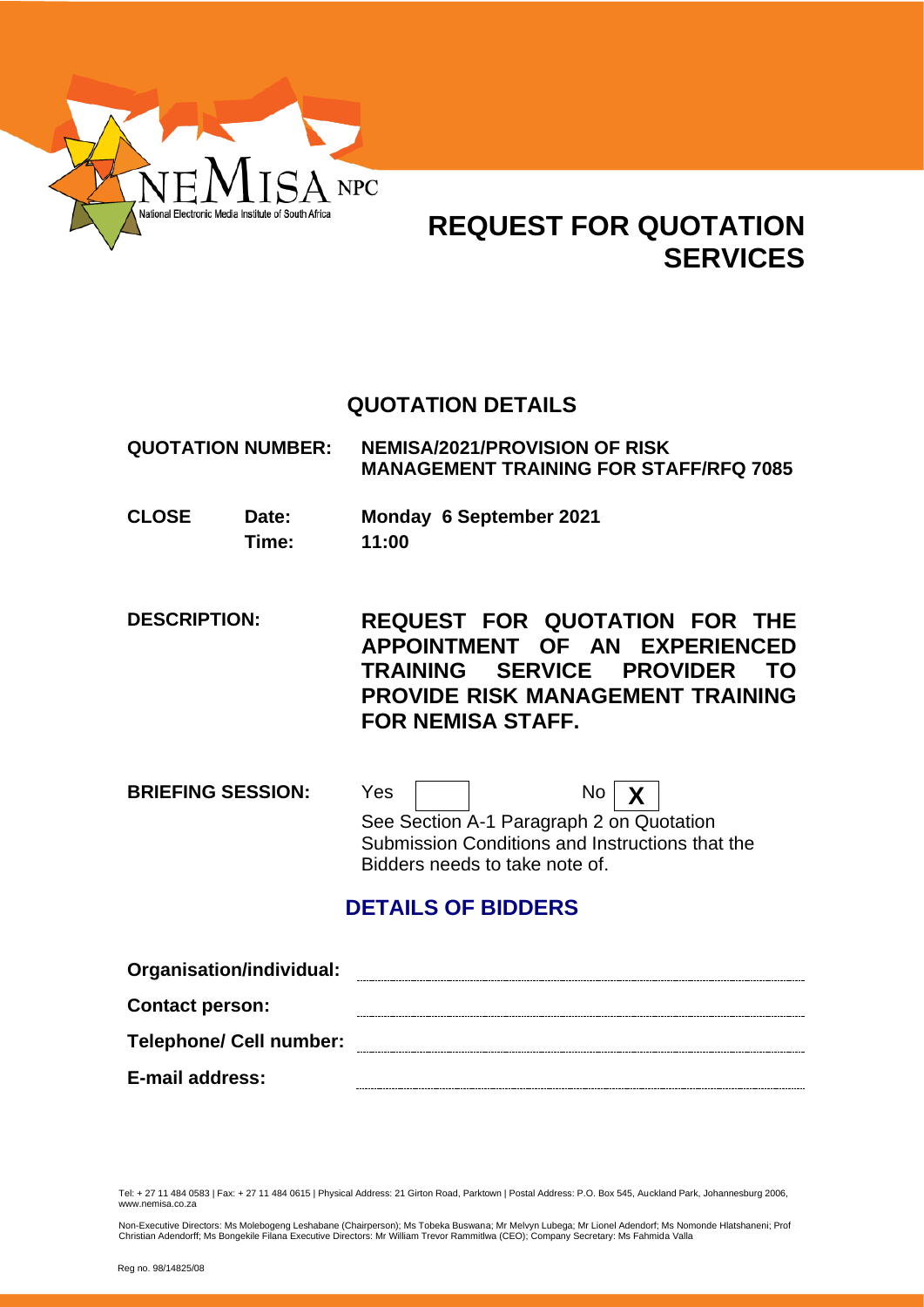Glossary

# **GLOSSARY**

| Award                     | Conclusion of the procurement process and final notification to the<br>effect to the successful bidder                                                                                                                         |
|---------------------------|--------------------------------------------------------------------------------------------------------------------------------------------------------------------------------------------------------------------------------|
| <b>B-BBEE</b>             | Broad-based Black Economic Empowerment in terms of the<br>Broad-based Black Economic Empowerment Act, 2003 (Act No.<br>53 of 2003) and the Codes of Good Practice issued thereunder by<br>the Department of Trade and Industry |
| Quotation                 | Written offer in a prescribed or stipulated form in response to an<br>invitation by NEMISA for the provision of goods, works or services                                                                                       |
| Contractor                | Organisation with whom NEMISA will conclude a contract and<br>potential service level agreement subsequent to the final award of<br>the contract based on this Request for Quotation                                           |
| Core Team                 | The core team are those members who fill the non-administrative<br>positions against which the experience will be measured.                                                                                                    |
| dti                       | Department of Trade and Industry                                                                                                                                                                                               |
| <b>EME</b>                | Exempted Micro Enterprise in terms of the Codes of Good<br>Practice                                                                                                                                                            |
| GCC                       | <b>General Conditions of Contract</b>                                                                                                                                                                                          |
| IP                        | <b>Intellectual Property</b>                                                                                                                                                                                                   |
| <b>NEMISA</b>             | National Electronic Media Institute of South Africa (SOC) Ltd                                                                                                                                                                  |
| <b>Original Quotation</b> | Original document signed in ink, or                                                                                                                                                                                            |
|                           | Copy of original document signed in ink, or                                                                                                                                                                                    |
|                           | Submitted Facsimile of original document signed in ink                                                                                                                                                                         |
| Originally certified      | To comply with the principle of originally certified, a document<br>must be both stamped and signed in original ink by a<br>commissioner of oaths.                                                                             |
| <b>SCM</b>                | Supply Chain Management                                                                                                                                                                                                        |
| <b>SLA</b>                | Service Level Agreement                                                                                                                                                                                                        |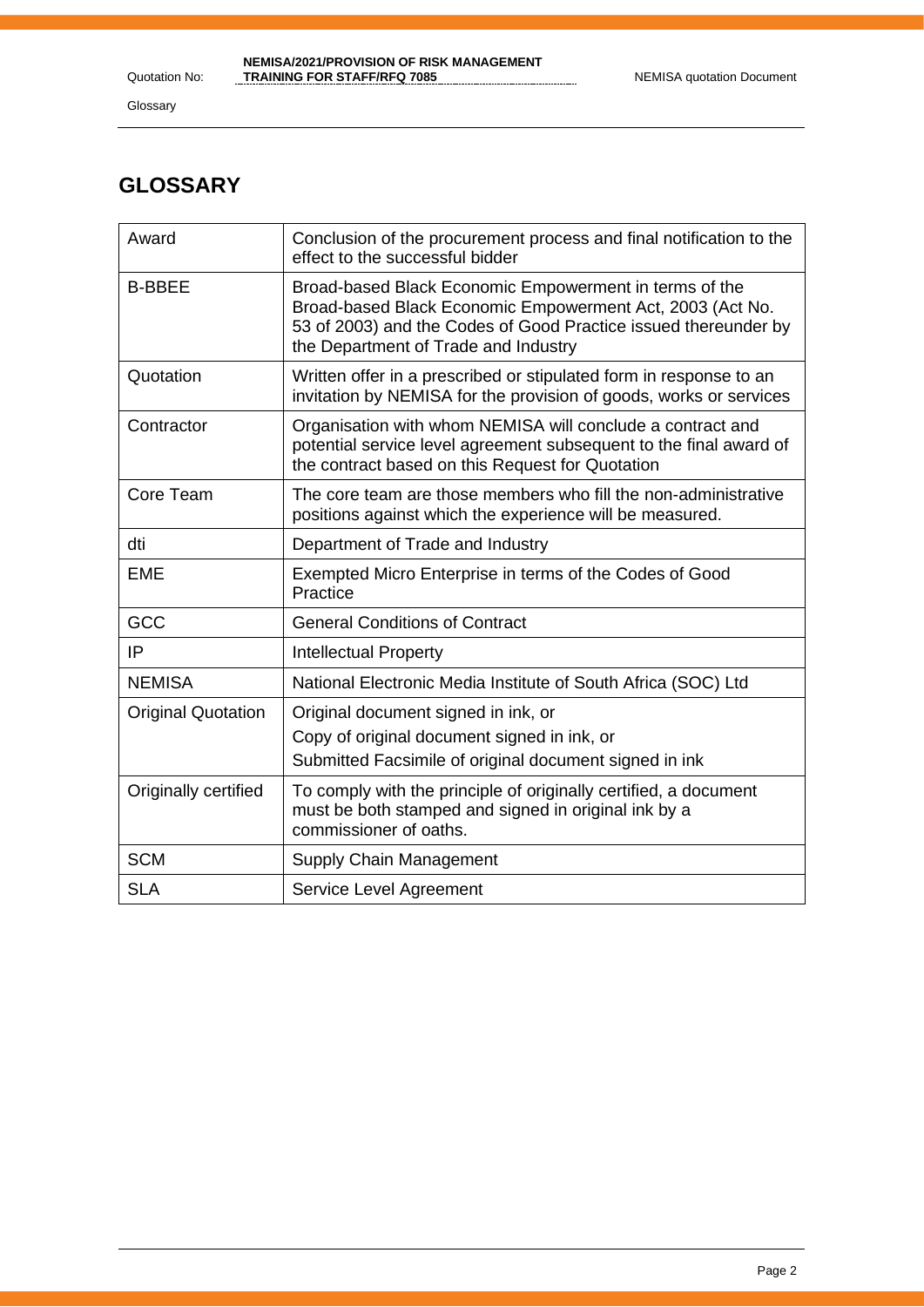Quotation No: Content Page

# **DOCUMENTS IN THIS QUOTATION DOCUMENT PACK**

Bidders are to ensure that they have received all 40 pages of this document, which consist of the following sections:

### **SECTION A**

**Note: Documents in this section are for information to/instruction of bidders and must not be returned with quotations.**

- □ Section A 1: Quotation Submission Conditions and Instructions
- Section A 2: Terms of Reference
- $\Box$  Section A 3: Evaluation Process/Criteria
- □ Section A 4: Contract Form (Rendering of Services) (Parts 1 & 2)/Letter of Acceptance/Formal Contract (The pro forma contract is only included for Bidders to take note of the contents of the contract that will be entered into with the successful contractor)

#### **SECTION B**

**Note: Documents in this section must be completed and returned or supplied with quotations.**

- Section B 1: Special Conditions of Quotation and Contract: Special conditions that the Bidders needs to accept
- □ Section B 2: Declaration of Interest
- $\Box$  Section B 3: Declaration of Bidders past SCM practices
- □ Section B 4: Certificate of Independent Quotation Determination
- Section B 5: Preference Points Claim Form in terms of the Preferential Procurement Regulations, 2011
- **T** Section B 6: Invitation to Quotation
- □ Section B 7: Pricing Schedule (Professional Services)
- $\Box$  Section B 8: CV Template Guideline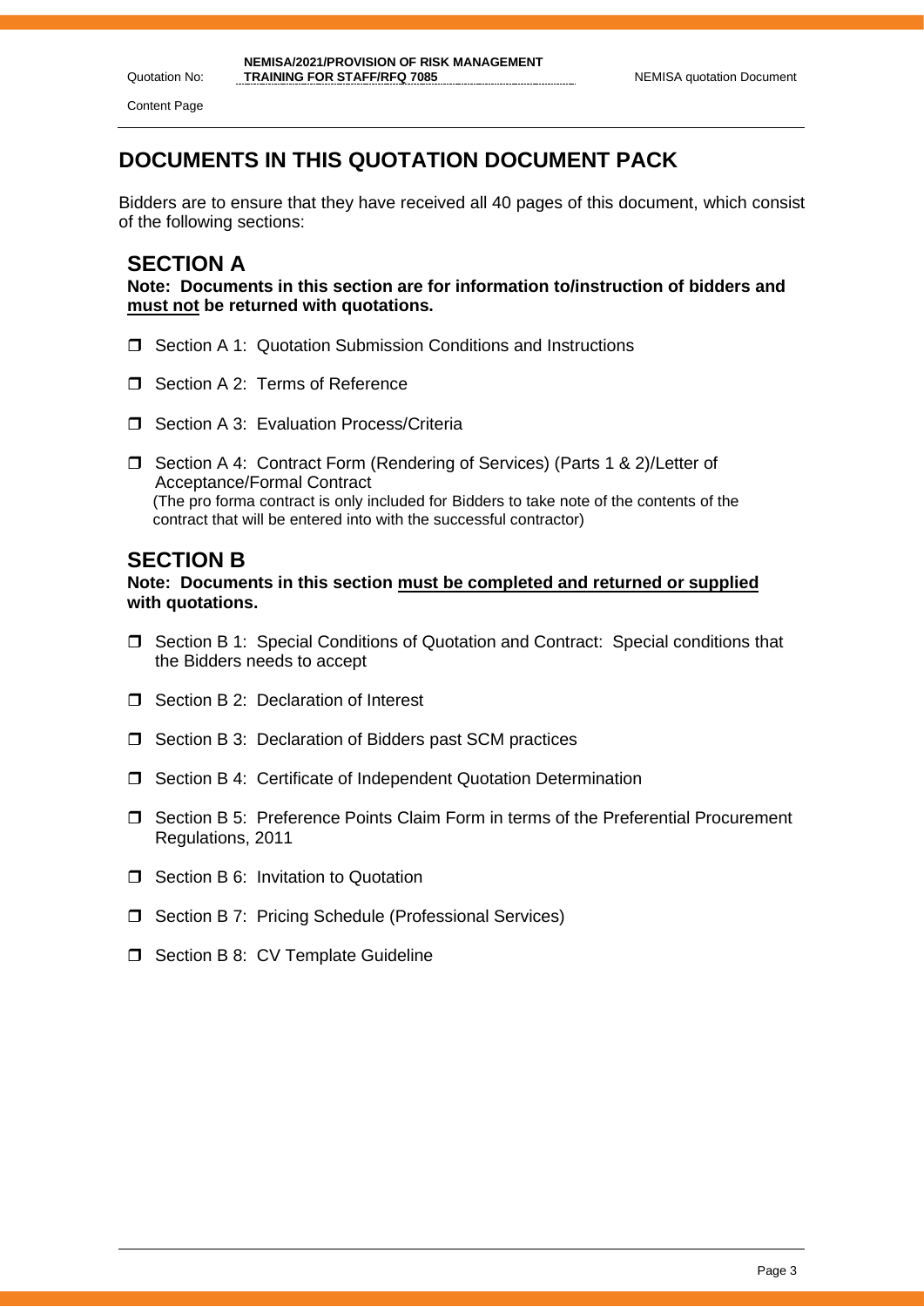Section A



# (This section must not be returned as part of the quotation document)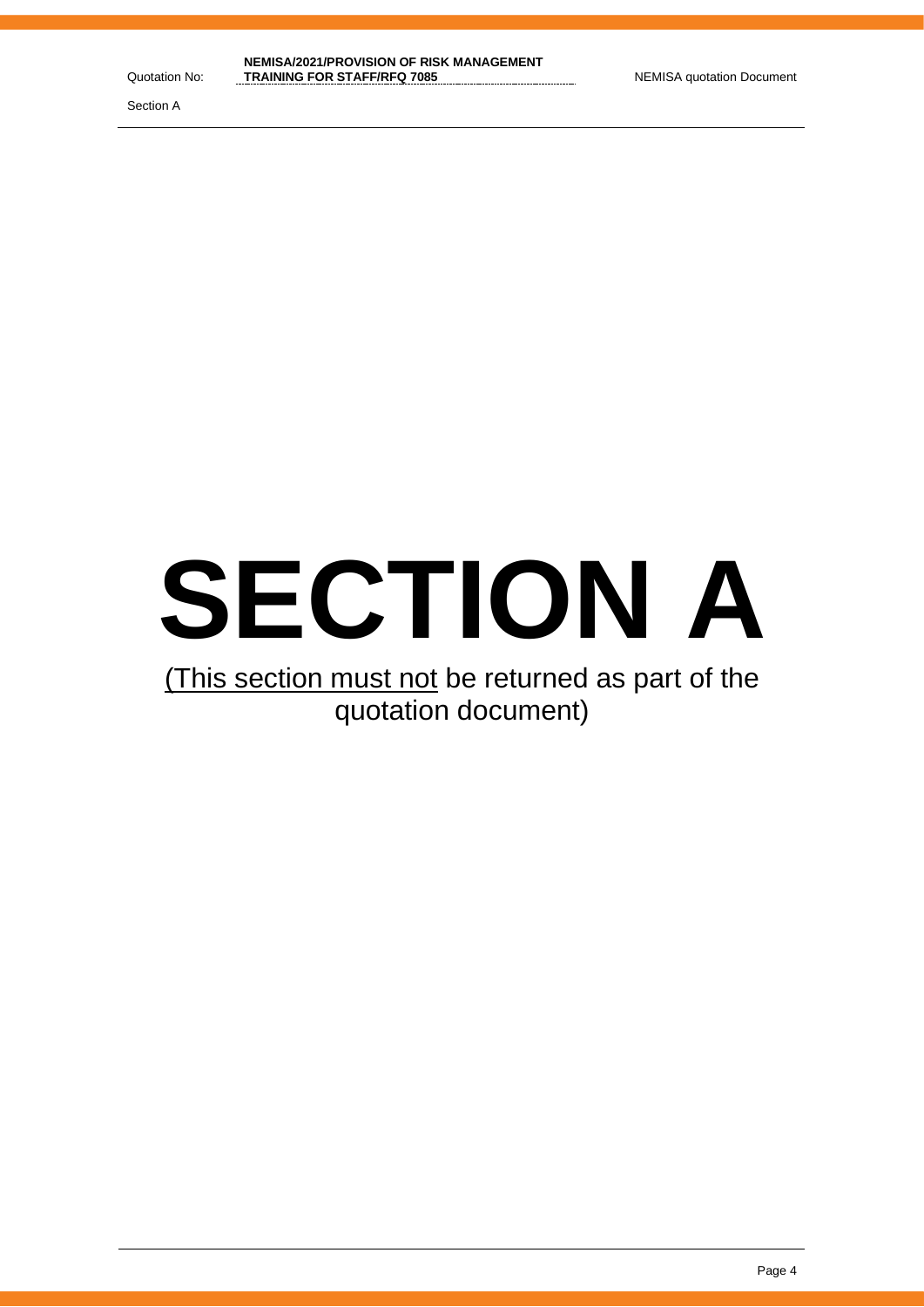Section A 1: Quotation Submission Conditions and Instructions

# **QUOTATION SUBMISSION CONDITIONS AND INSTRUCTIONS**

#### **CONDITIONS AND INSTRUCTIONS THAT BIDDERS NEED TO TAKE NOTE OF**

#### **1 FRAUD AND CORRUPTION**

1.1 All providers are to take note of the implications of contravening the Prevention and Combating of Corrupt Activities Act, Act No 12 of 2004 and any other Act applicable.

#### 2 **BRIEFING SESSION**

2.1 No briefing session will be held.

#### **3 CLARIFICATIONS/ QUERIES**

3.1 Any clarification required by a bidders regarding the meaning or interpretation of the Terms of Reference, or any other aspect concerning the quotation, is to be requested in writing (letter, facsimile or e-mail) from SCM Manager by not later than Tuesday , 31 August 2021. A reply will be forwarded within three (3) working days. Telephonic requests for clarification will not be accepted. If appropriate, the clarifying information will be made available to all Bidders by e-mail only. The quotation number should be mentioned in all correspondence.

> Contact details for SCM Manager: Facsimile: 011 484 0615 Telephone: 011 484 0583 E-Mail: [hensonm@nemisa.co.za](mailto:hensonm@nemisa.co.za)

#### **4 SUBMITTING QUOTATIONS**

**EMAILED TO: scm@nemisa.co.za**

- $\Box$  All quotations must be submitted on the official forms (not to be re-typed).
- Quotation number (NEMISA/2021/PROVISION OF RISK MANAGEMENT TRAINING FOR STAFF/RFQ 7085)
- Closing date and time (Monday 6 September 2021 @ 11:00)
- $\Box$  The name and address of the Bidders.
- 4.1 Documents submitted on time by bidders shall not be returned.

#### **5 LATE QUOTATIONS**

5.1 Quotations received late shall not be considered. A quotation will be considered late if it arrived even one second after 11:00 or any time thereafter. The tender (quotation) box shall be closed at exactly 11:00 and quotations arriving late will not be considered under any circumstances .Bidders are therefore strongly advised to ensure that quotations be despatched allowing enough time for any unforeseen events that may delay the delivery of the quotation.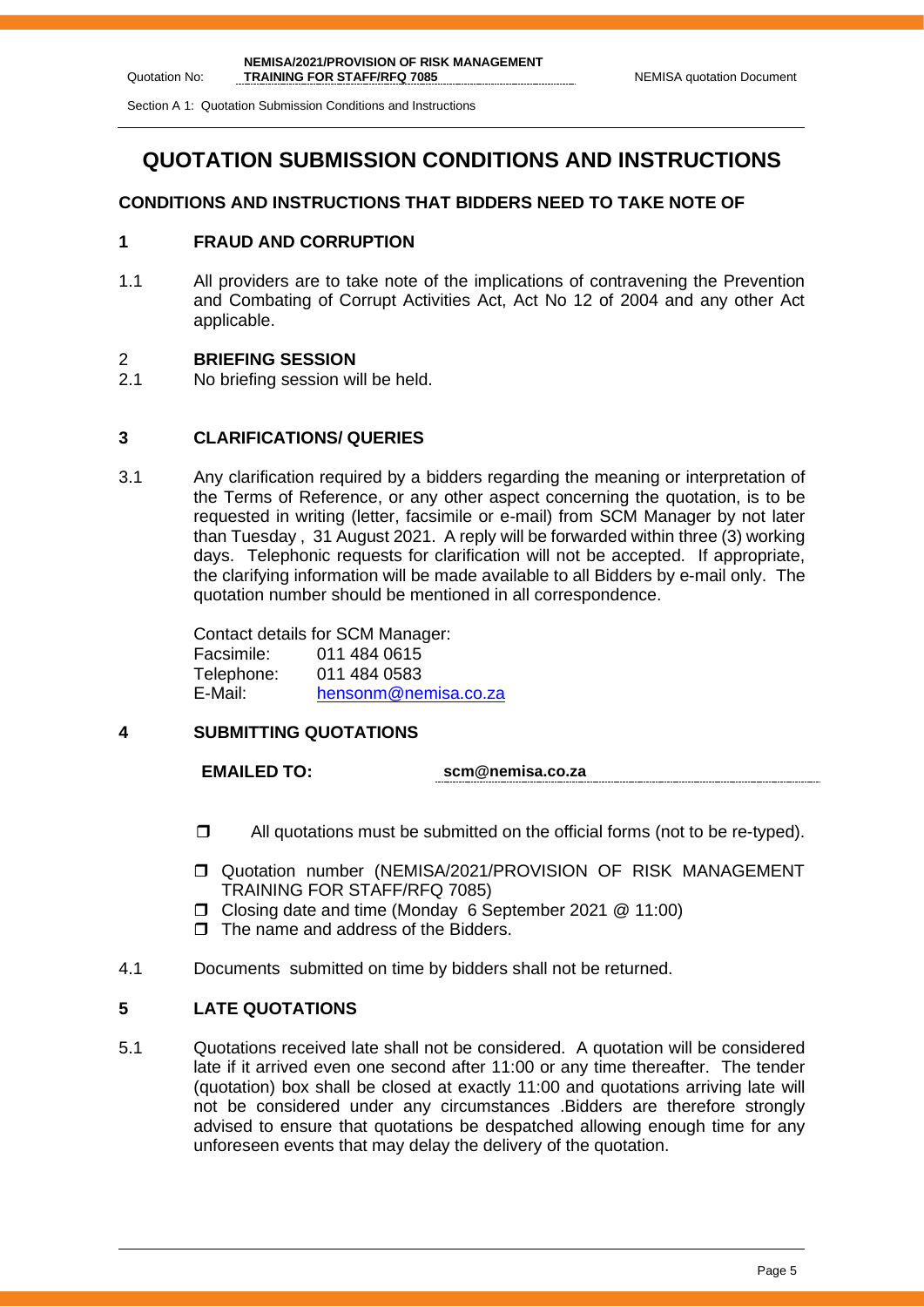Section A 1: Quotation Submission Conditions and Instructions

5.2 The official Telkom time, which can be observed by dialling 1026 from any phone, will be used to verify the exact closing time.

#### **6 PAYMENTS**

Quotation No:

- 6.1 NEMISA will pay the Contractor the fees set out in the final contract according to the table of deliverables. No additional amounts will be payable by the NEMISA to the Contractor.
- 6.1.1 The Contractor shall from time to time during the duration of the contract, invoice NEMISA for the services rendered.
- 6.1.2 The invoice must be accompanied by supporting source document(s) containing detailed information, as NEMISA may reasonably require, for the purposes of establishing the specific nature, extent and quality of the services which were undertaken by the Contractor.
- 6.1.3 No payment will be made to the Contractor unless an original tax invoice complying with section 20 of the VAT Act No 89 of 1991, as amended, has been submitted to NEMISA.
- 6.1.4 Payment shall be made by bank transfer into the Contractor's back account normally 30 days after receipt of an acceptable, original, valid tax invoice. Money will only be transferred into a South African bank account. (Banking details must be submitted as soon as the quotation is awarded).
- 6.2 The Contractor shall be responsible for accounting to the appropriate authorities for its income tax, VAT or other moneys required to be paid in terms of the applicable law.

#### **7 GENERAL CONDITIONS OF CONTRACT**

7.1 The General Conditions of Contract must be accepted. The GCC can be downloaded from the Treasury Website. Please refer to the link below:

> [http://www.treasury.gov.za/divisions/ocpo/sc/GeneralConditions/General%20Conditions%20of%20](http://www.treasury.gov.za/divisions/ocpo/sc/GeneralConditions/General%20Conditions%20of%20Contract.pdf) [Contract.pdf](http://www.treasury.gov.za/divisions/ocpo/sc/GeneralConditions/General%20Conditions%20of%20Contract.pdf)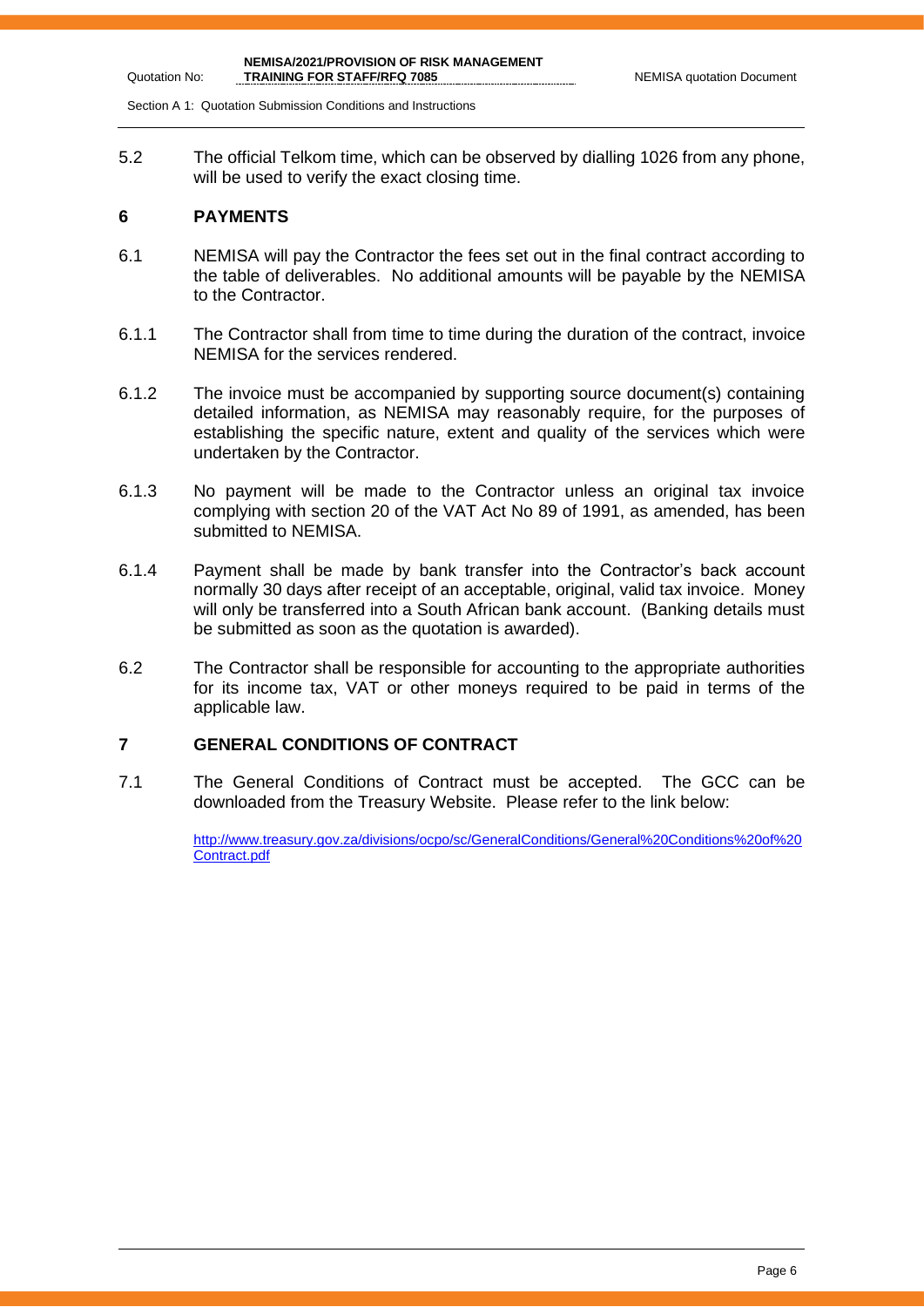Section A 2: Terms of Reference

Quotation No:

# **TERMS OF REFERENCE (TOR)**

# **TERMS OF REFERENCE (TOR)**

#### **SOURCING OF A SERVICE PROVIDER TO PROVIDE RISK MANAGEMENT TRAINING TO MANAGERS AND EMPLOYEES AT NEMISA**

#### **1. BACKGROUND**

NEMISA is a national public entity listed under the PFMA and registered as a non-profit Company under the Companies Act 71 of 2008.

#### **2. PURPOSE**

- 2.1 NEMISA requires the services of external service provider to provide a comprehensive Risk Management Training as outlined under section 2 of this ToR to NEMISA and various relevant role players within the risk management process as guided by National Treasury risk management roles and responsibilities (i.e., Accounting Authority. Accounting Officer, Management, ERMCO Members, Risk Champions, Chief Risk officer and other Employees).
- 2.2 The total number of trainees is sixty-seven (50) broken down as follows:
	- ➢ 22 Trainees Management (EXCO / ERMCO / Management / Risk Champions /CRO / AO)
	- ➢ 28 Trainees Other Officials

#### **3. SCOPE OF WORK**

#### **3.1. The service provider(s) shall render and be responsible for Enterprise-Wide Risk Management training to NEMISA Management and its Employees as follows:**

- 3.1 Provide training material and the raining will be conducted virtually over three (3) days.
- 3.2 The training must align to and be based on the relevant risk management legislative requirement, Risk Management Frameworks, and international best practice, i.e., National Treasury Risk Management Framework, Treasury Regulation, KING IV Report, ISO 31000, COSO amongst others.
- 3.3 The Facilitator will be required to structure the training plan that includes the course outline and times for each topic
- 3.4 The learning content must enhance the risk culture for NEMISA, and the outcome must at least cover but not limited to the below. The training must enable the managers to:
	- Define and outline the legislative requirements for risk management
	- Workshop NEMISA Risk Management Framework / Strategy, Policy, Fraud Prevention Plan, Combined Assurance and other best Practice (i.e., ISO 31000, COSO ERM)
	- Define risk, risk management, risk culture and risk success factors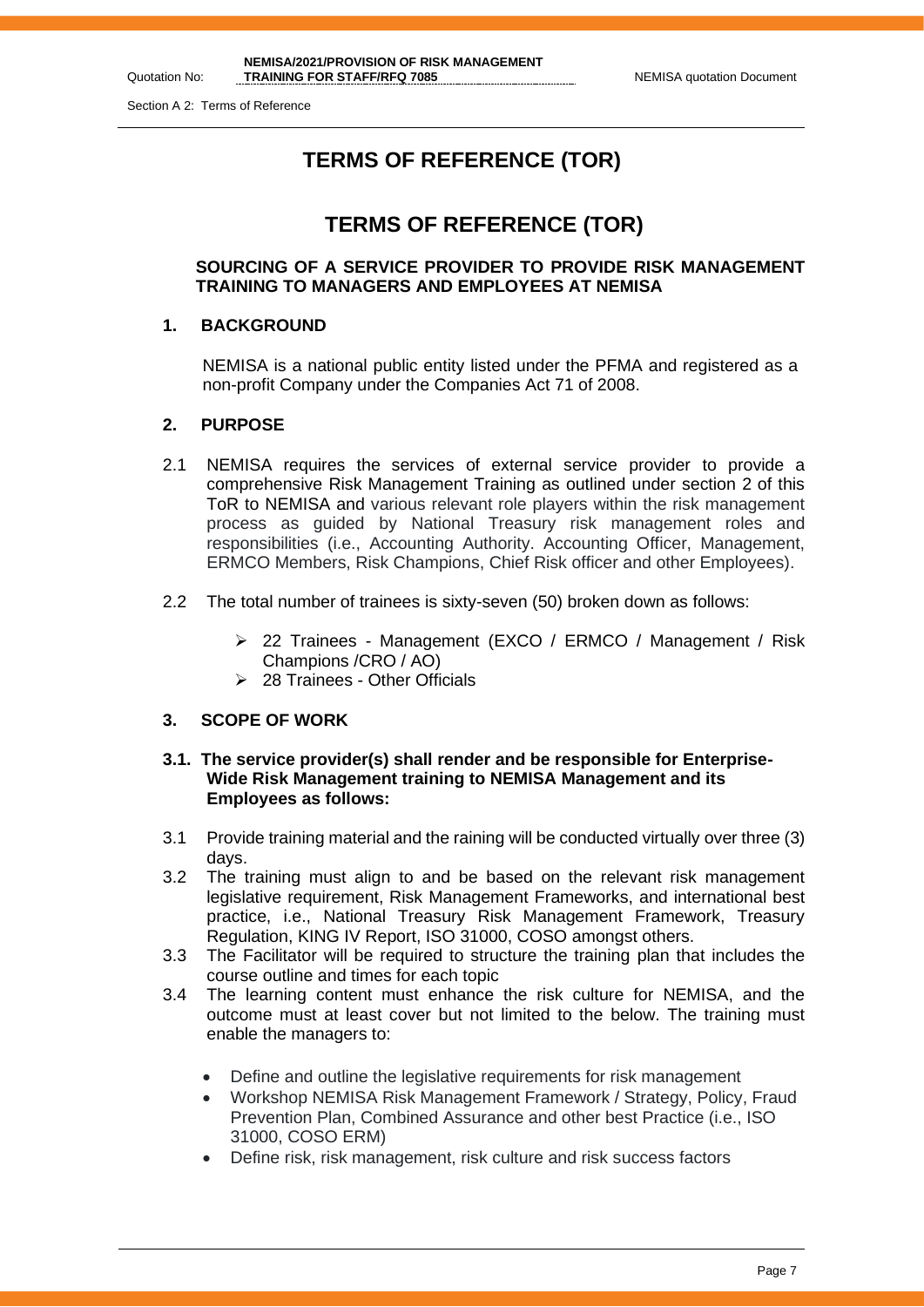- Understand and apply NEMISA risk management process customize to NEMISA risk Management requirement
- Align / Link Effective Risk Management to NEMISA Strategy, Annual Performance Plan
- Describe the 7 R's and 4 T's that form the framework of risk management activities
- Conducting and complete a basic risk assessment and developing a risk register
- Understand different risk response strategies and root causes
- Determine the appropriate response to risks and create a plan for those responses
- Describe the key components of reporting, monitoring, and evaluation of a risk management program
- How to formulate / develop effective risk response strategies / mitigation plans
- The importance of risk monitoring and reporting and how to report
- How to effectively report monthly and quarterly on risk mitigation actions progress to ERMCO, EXCO and ARC
- Understand strategic, operational and project risks how to identify that.
- Learn how to apply risk management tools in planning, budgeting, decision making and performance management.
- Learn how to evaluate and analyse risks and their effect on objectives and the use of NEMISA Risk Methodology or Matrix to determine inherent risk and residual risk level
- Learn how to determine the effectiveness of risk mitigation actions with reference to corporate performance targets vs actuals using risk management tools
- Role Players in the risk management process and their roles and responsibilities – from all employees to Risk Governance structures in line with Public Sector Risk Management Framework
- Group / individual task on the risk management process to be submitted at the end of the course
- At the end of the training, students will have an opportunity to ask questions
- and to apply what they have learnt

#### **4. COMPETENCY AND EXPERIENCE REQUIREMENTS**

- 4.1. Respondents shall clearly indicate the names of the resources that will be providing the service / Training to NEMISA as well as a comprehensive CV(s) of the proposed resource(s) and previous traceable experience with references, letters and contactable previous clients.
- 4.2. The successful service provider(s) shall have a proven track record in risk management, Fraud Risk Management, Ethics Corporate Governance and Compliance trainings.
- 4.3 Note that only the experience of the key resource relevant to this particular project shall be considered in the evaluation of this requirement.
- 4.4 Respondents shall provide references and proven track record where similar services were provided in the past five years.
- 4.5 Respondents shall provide the names and contact details of at least three clients from the public sector for whom a similar service was provided during the past five years.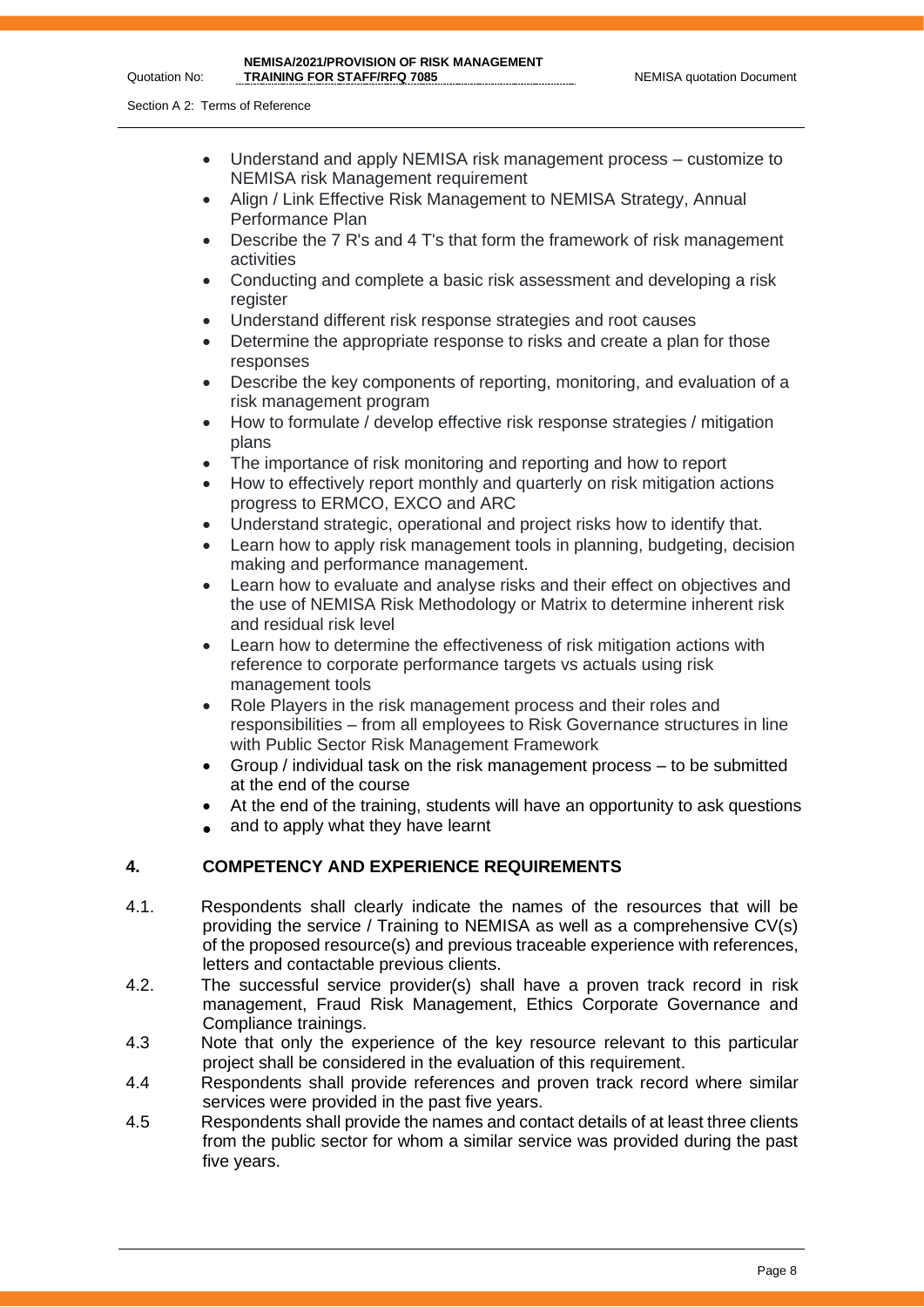Section A 2: Terms of Reference

Quotation No:

#### **5.QUOTE**

5.1 The service provider shall provide a detailed quote which includes but not limited to; activities mentioned in item **3.1**

#### **6.DELIVERABLES**

- 6.1 Key deliverables are as follows:
- 6.1.1 Provide training manuals and relevant pre workshop reading materials<br>6.1.2 Provide the training plan that includes the course outline and times for ea
- Provide the training plan that includes the course outline and times for each topic
- 6.1.2 Deliver the training over three (3) days inclusive of assessments and de-briefing for delegates
- 6.1.3 Provide an experienced Facilitator for the course
- 6.1.4 Submit a report to NEMISA, certificates a training evaluation report with recommendations on assisting the learner to apply what they have learnt

#### **7. CONTRACTING**

- 7.1. NEMISA reserves the right to appoint one or more service provider(s) to perform all or some of the required functions as, it deems necessary.
- 7.2. The aim of NEMISA is to have the training conducted by 31 August 2021.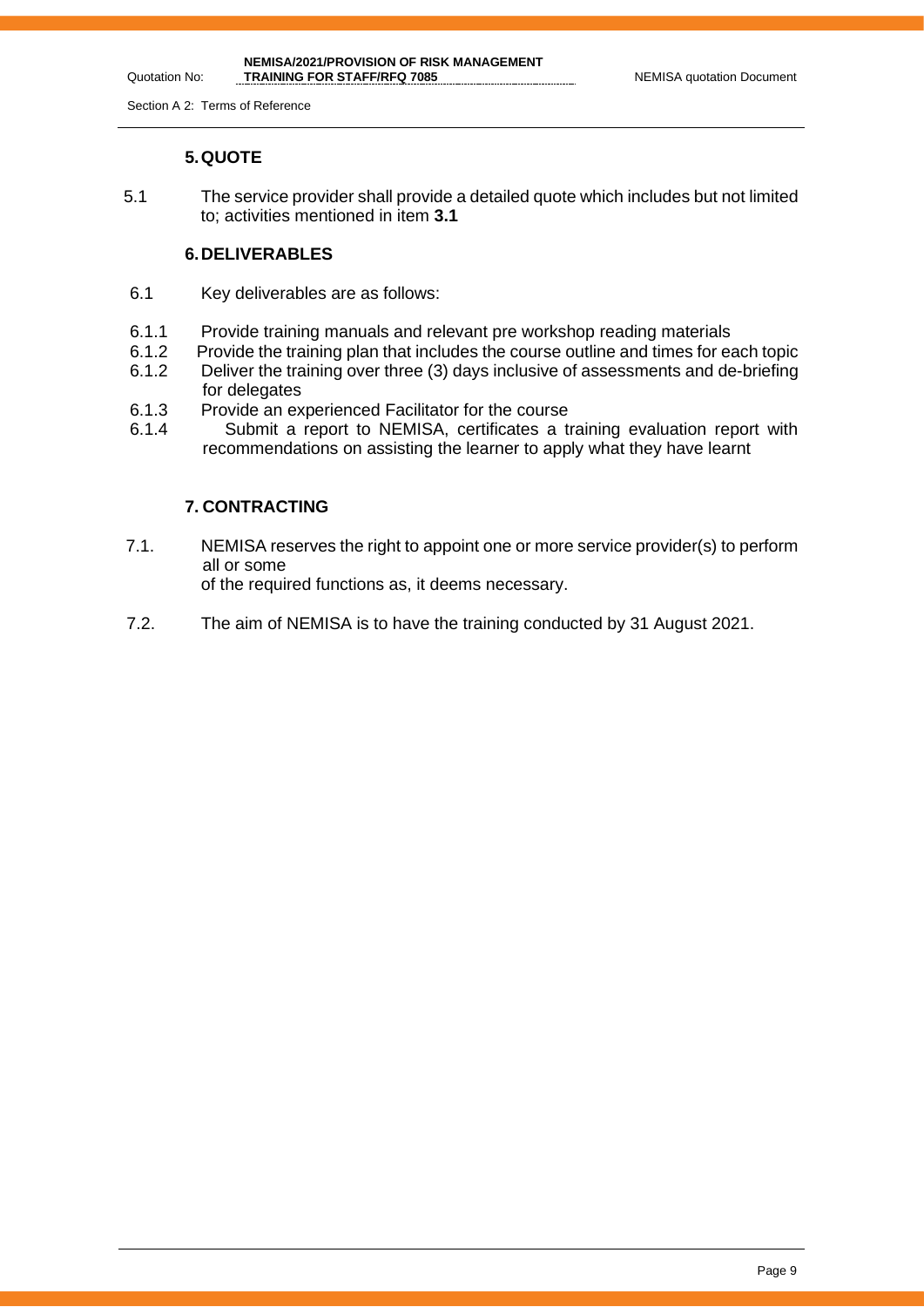Section A 3: Evaluation Process/ Criteria

Quotation No:

#### **ALL BIDDERS MUST TAKE NOTE OF THE EVALUATION PROCESS THAT WILL BE FOLLOWED**

## **1 EVALUATION PROCESS**

#### **1.1 COMPLIANCE WITH MINIMUM REQUIREMENTS**

1.1.1 All quotations duly lodged as specified in the Request for Quotation will be examined to determine compliance with quotation requirements and conditions. Quotations with obvious deviations from the requirements/conditions will be eliminated from further consideration.

> Failure to comply with or submit any one of the following items, will render a quotation non-responsive and will not be evaluated further.

| Reference |                                                         | <b>Compliant?</b> |           |
|-----------|---------------------------------------------------------|-------------------|-----------|
|           | <b>Description</b>                                      | <b>YES</b>        | <b>NO</b> |
| Part 1    | Signed Special Conditions of Quotation and Contract     |                   |           |
| Part 2    | <b>Tax Compliance Requirements</b>                      |                   |           |
| Part 3    | Completed and signed Declaration of Interest            |                   |           |
| Part 4    | Completed and signed Declaration of Bidders past Supply |                   |           |
|           | Chain Management practices                              |                   |           |
| Part 5    | Completed and signed Certificate of Independent         |                   |           |
|           | <b>Quotation Determination</b>                          |                   |           |
| Part 7    | Completed and signed Invitation to Quotation            |                   |           |
| Part 8    | Completed Pricing Schedule in the prescribed format     |                   |           |
| Part 12   | Proof of registration on the CSD                        |                   |           |

#### **1.2 DETERMINATION OF SCORE FOR FUNCTIONALITY**

- 1.2.1 The evaluation criteria and weights for functionality as indicated in the table in below, will apply.
- 1.2.2 Mandatory requirement: The Team Leader must have a bachelor's degree relevant to Risk Management including membership with relevant professional bodies as follows but not limited to this: IRMSA, ACFE etc

|                                               | <b>FUNCTIONAL CRITERIA</b>                                                                                                                                                                                                                                                                                                                                                                                                                                                                                                                                                            | <b>MAXIMUM TO BE</b><br><b>AWARDED</b> |
|-----------------------------------------------|---------------------------------------------------------------------------------------------------------------------------------------------------------------------------------------------------------------------------------------------------------------------------------------------------------------------------------------------------------------------------------------------------------------------------------------------------------------------------------------------------------------------------------------------------------------------------------------|----------------------------------------|
| ⊓<br>$\circ$<br>$\circ$<br>$\circ$<br>$\circ$ | Experience of the Bidder will be demonstrated by the bidder<br>providing the business proposal stating the number years in<br>business where similar projects were undertaken by the company.<br>Appointment letters with clear letter heads of the clients, that is<br>within a five (5) years period must be provided. Bidder to<br>demonstrate accreditation on NQF level relevant to Risk<br>Management Training a public sector (SETA).<br>4 and more projects with accreditation–30 points<br>$3$ projects $-20$ points<br>2 projects $-10$ points<br>Zero projects $-0$ points | 35                                     |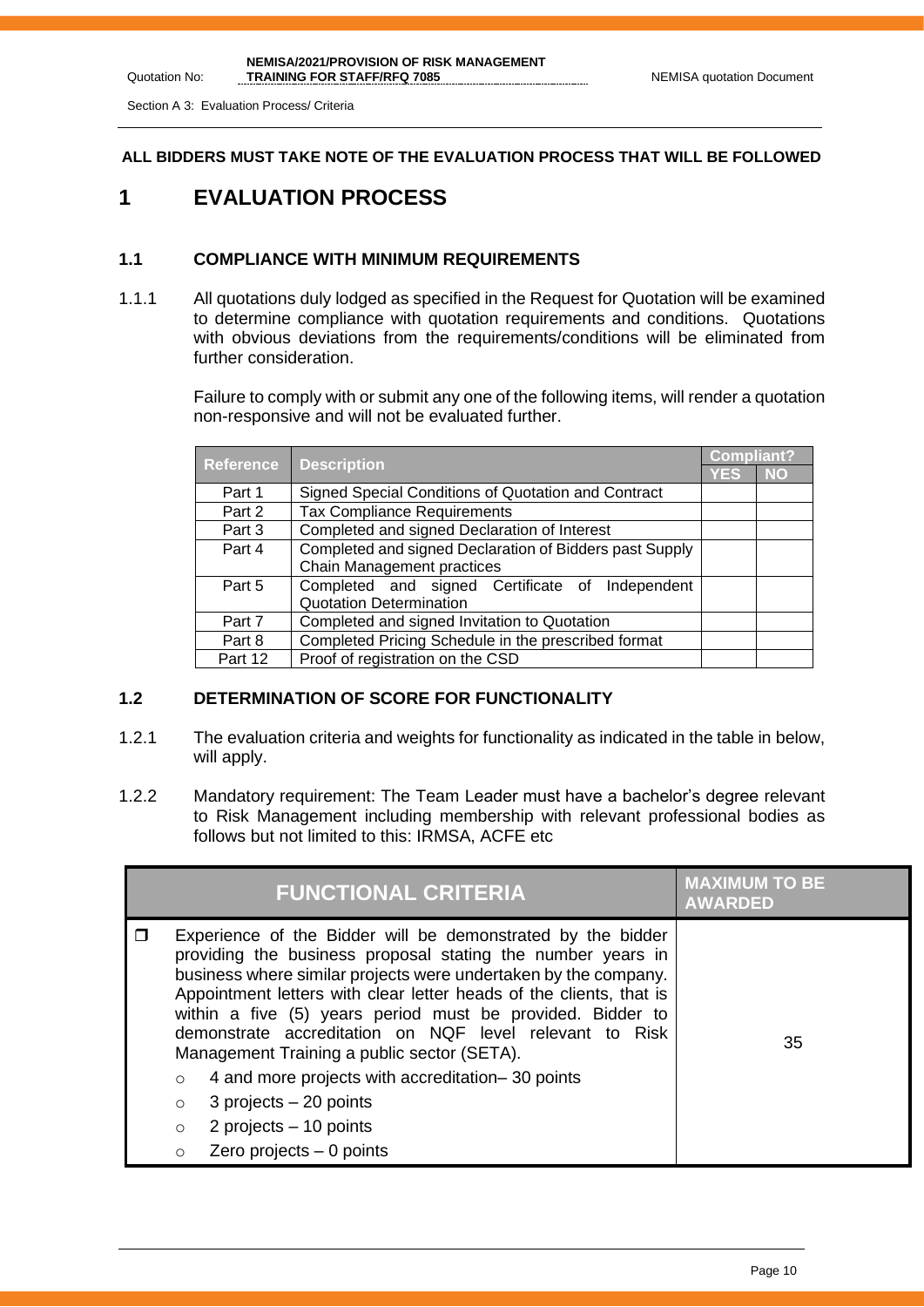#### **NEMISA/2021/PROVISION OF RISK MANAGEMENT TRAINING FOR STAFF/RFQ 7085** NEMISA quotation Document

Section A 3: Evaluation Process/ Criteria

| <b>FUNCTIONAL CRITERIA</b>                                                                                                                                                                                                                                                                                                                                                                                                                                                                                                                                                                                                                                                                                                                                                                                                                                                                                                                                                                                                                                         | <b>MAXIMUM TO BE</b><br><b>AWARDED</b> |
|--------------------------------------------------------------------------------------------------------------------------------------------------------------------------------------------------------------------------------------------------------------------------------------------------------------------------------------------------------------------------------------------------------------------------------------------------------------------------------------------------------------------------------------------------------------------------------------------------------------------------------------------------------------------------------------------------------------------------------------------------------------------------------------------------------------------------------------------------------------------------------------------------------------------------------------------------------------------------------------------------------------------------------------------------------------------|----------------------------------------|
| Experience of the main Facilitator demonstrating working with<br>$\Box$<br>public sector in providing Risk Management Training as required<br>under Section 3 of this ToR for public sector organisations. CVs<br>and relevant certification (with professional bodies) of the<br>Facilitator / Leading Individual will be used to allocate points as<br>indicated below:<br>More than 20 years individually $-25$ points<br>$\circ$<br>More than 10 years and up to 19 years individually $-20$<br>$\circ$<br>points<br>More than 5 years and up to 9 years individually $-$ 10 points<br>$\circ$<br>1 year to 4 years' experience $-$ 0 points<br>$\circ$                                                                                                                                                                                                                                                                                                                                                                                                        | 25                                     |
| Proven record and experience of Facilitator (s) /Core Team or<br>proposed Core Team working on projects of a similar nature that<br>includes<br>Enterprise<br>Risk<br>Management,<br>Fraud<br><b>Risk</b><br>Management, Ethics, Corporate Governance and Compliance,<br>and expert knowledge on Risk Management enabling<br>documents - i.e., Policies, Strategies and best practices and<br>standards. Relevant qualifications related to Risk Management,<br>membership<br>certification<br>including<br>and<br>with<br>relevant<br>professional bodies. Individual CVs of the Team Leader / Main<br>Facilitator(s) / Core Team will be used to allocate combined<br>points as indicated below:<br>Twenty (25) and more years combined experience and<br>$\circ$<br>certification with relevant professional bodies - 25 points<br>Ten (15) years and up to 24 years and membership with<br>$\circ$<br>relevant professional bodies - 15 points<br>Five (5) years and up to 14 years and membership with<br>$\circ$<br>relevant professional bodies - 10 points | 25                                     |
| $\Box$<br>The bidder to demonstrate previous experience by providing<br>contactable reference / appointment letters with clear letter heads<br>of the clients, that is within a five (5) years period. The points will<br>be distributed as demonstrated below:<br>Three or more reference letters - 20 points<br>o<br>Two $(2)$ reference letters $-10$ points<br>o<br>One $(1)$ reference letter $-5$ points<br>o<br>Zero letters $-0$ points<br>o                                                                                                                                                                                                                                                                                                                                                                                                                                                                                                                                                                                                               | 15                                     |
| <b>Maximum total for functionality</b>                                                                                                                                                                                                                                                                                                                                                                                                                                                                                                                                                                                                                                                                                                                                                                                                                                                                                                                                                                                                                             | 100                                    |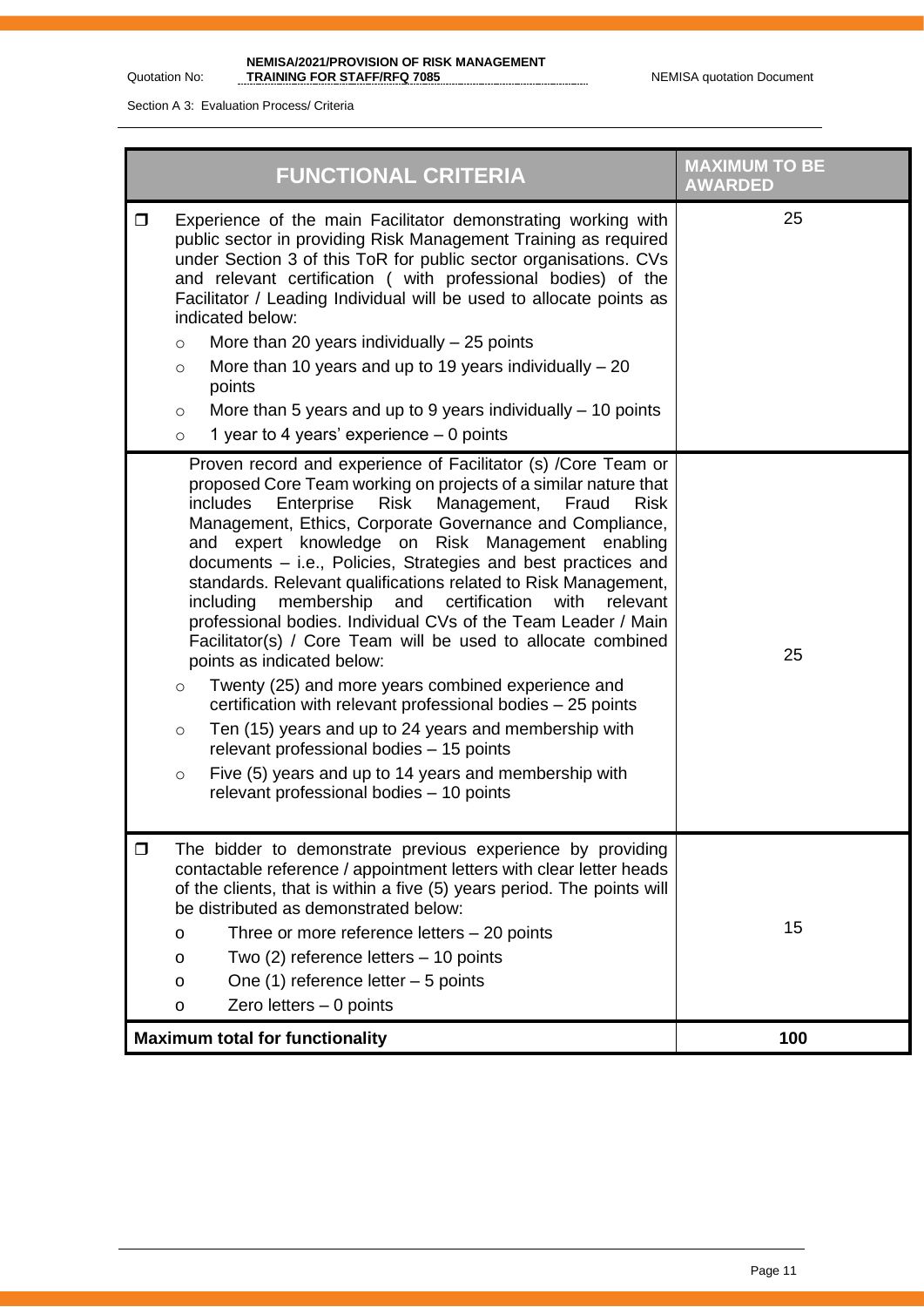- 1.2.3 The score for functionality shall be calculated as follows:
	- $\Box$  Each panel member shall award values for each individual criterion on a score sheet. The value scored for each criterion shall be multiplied with the specified weighting for the relevant criterion to obtain the marks scored for the various criteria. These marks should be added to obtain the total score for functionality.
	- $\Box$  The score of each panel member shall be added together and divided by the number of panel members to establish the average score obtained by each individual bidders for functionality.

#### **1.3 DETERMINATION OF SCORE FOR PRESENTATIONS**

1.3.1 NEMISA will not call for presentations.

#### **1.4 ELIMINATION OF PROPOSALS ON GROUNDS OF FUNCTIONALITY**

1.4.1 Quotations that score less than **75%** of the marks available for functionality will be eliminated from further consideration. Marks will therefore not be awarded for their cost proposals or for preference.

#### **1.5 PRICE AND B-BBEE STATUS LEVEL POINTS**

- 1.5.1 All remaining quotations will be evaluated as follows:
- 1.5.2 The 80/20 preference point system will be applied. Points for price and B-BBEE status level certificate will be awarded in accordance with the stipulations in the Preference Point Claim Form in terms of the Preferential Procurement Regulations, 2017.
- 1.5.3 If appropriate, implied contract price adjustments will be made to the cost proposals of all remaining quotations.
- 1.5.4 The point scored for the B-BBEE status level certificate for each acceptable quotation will now be added to the price point.
- 1.5.5 The Evaluation Committee may recommend that the contract be awarded to the bidders obtaining the highest aggregate mark as determined by 1.6.4 or to a lower scoring quotation on justifiable grounds.

#### **1.6 ADJUDICATION OF QUOTATION**

1.6.1 The relevant award structure will consider the recommendations and make the final award. The successful bidders will usually be the service provider scoring the highest number of points or it may be a lower scoring quotation on justifiable grounds or no award at all.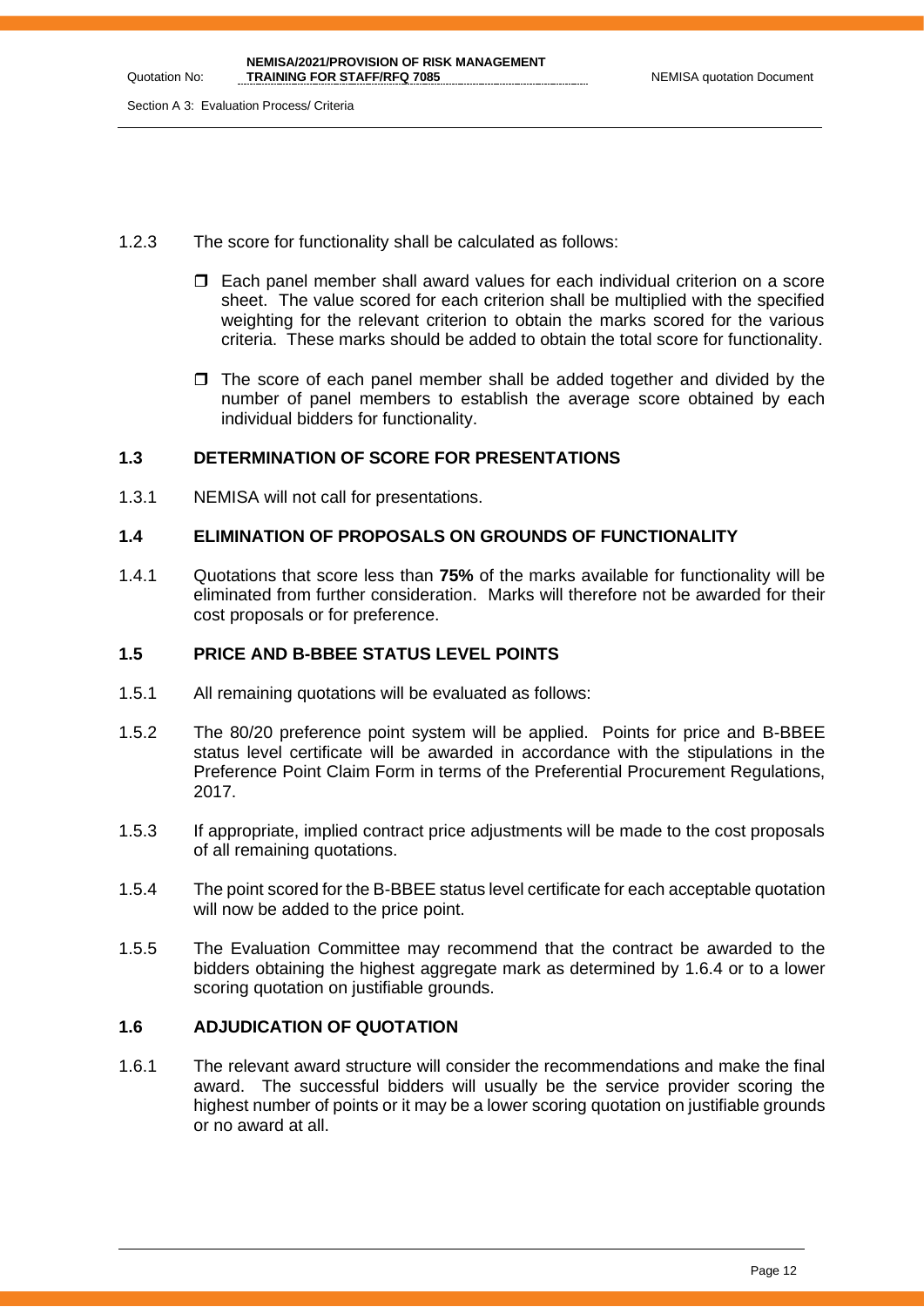Section A 4: Contract Form

Quotation No:

# **CONTRACT FORM: RENDERING OF SERVICES**

THIS FORM MUST BE FILLED IN DUPLICATE BY BOTH THE SERVICE PROVIDER (PART 1) AND THE PURCHASER (PART 2). BOTH FORMS MUST BE SIGNED IN THE ORIGINAL SO THAT THE SERVICE PROVIDER AND THE PURCHASER WOULD BE IN POSSESSION OF ORIGINALLY SIGNED CONTRACTS FOR THEIR RESPECTIVE RECORDS.

#### **PART 1 (TO BE FILLED IN BY THE SERVICE PROVIDER)**

- 1. I/we hereby undertake to render services described in the attached quotation documents to NEMISA in accordance with the requirements and task directives/proposals specifications stipulated in Quotation Number NEMISA/2021/PROVISION OF RISK MANAGEMENT TRAINING FOR STAFF/RFQ 7085 at the price/s quoted. My/our offer/s remain binding upon me/us and open for acceptance by the Purchaser during the validity period indicated and calculated from the closing date of the quotation.
- 2. The following documents shall be deemed to form and be read and construed as part of this agreement:
- 2.1 Quotation documents, viz
	- $\Box$  Invitation to quotation
	- $\Box$  Tax clearance certificate
	- $\Box$  Pricing schedule(s)
	- $\Box$  Filled in terms of reference/task directive/proposal
	- Preference claims for Broad Based Black Economic Empowerment Status Level of Contribution in terms of the Preferential Procurement Regulations 2017;
	- D Declaration of interest
	- D Declaration of bidders past SCM practices
	- $\Box$  Special Conditions of Contract
- 2.2 General Conditions of Contract
- 2.3 Other (specify)
- 3. I/we confirm that I/we have satisfied myself as to the correctness and validity of my/our quotation; that the price(s) and rate(s) quoted cover all the services specified in the quotation documents; that the price(s) and rate(s) cover all my obligations and I accept that any mistakes regarding price(s) and rate(s) and calculations will be at my own risk.
- 4. I/we accept full responsibility for the proper execution and fulfilment of all obligations and conditions devolving on me/us under this agreement as the principal liable for the due fulfilment of this contract.
- 5. I/we declare that I/we have no participation in any collusive practices with any bidders or any other person regarding this or any other quotation.
- 6. I confirm that I am duly authorised to sign this contract.

| NAME (PRINT)        | <b>WITNESSES</b> |
|---------------------|------------------|
| <b>CAPACITY</b>     |                  |
| <b>SIGNATURE</b>    | າ                |
| <b>NAME OF FIRM</b> | DATE:            |
| DATE                |                  |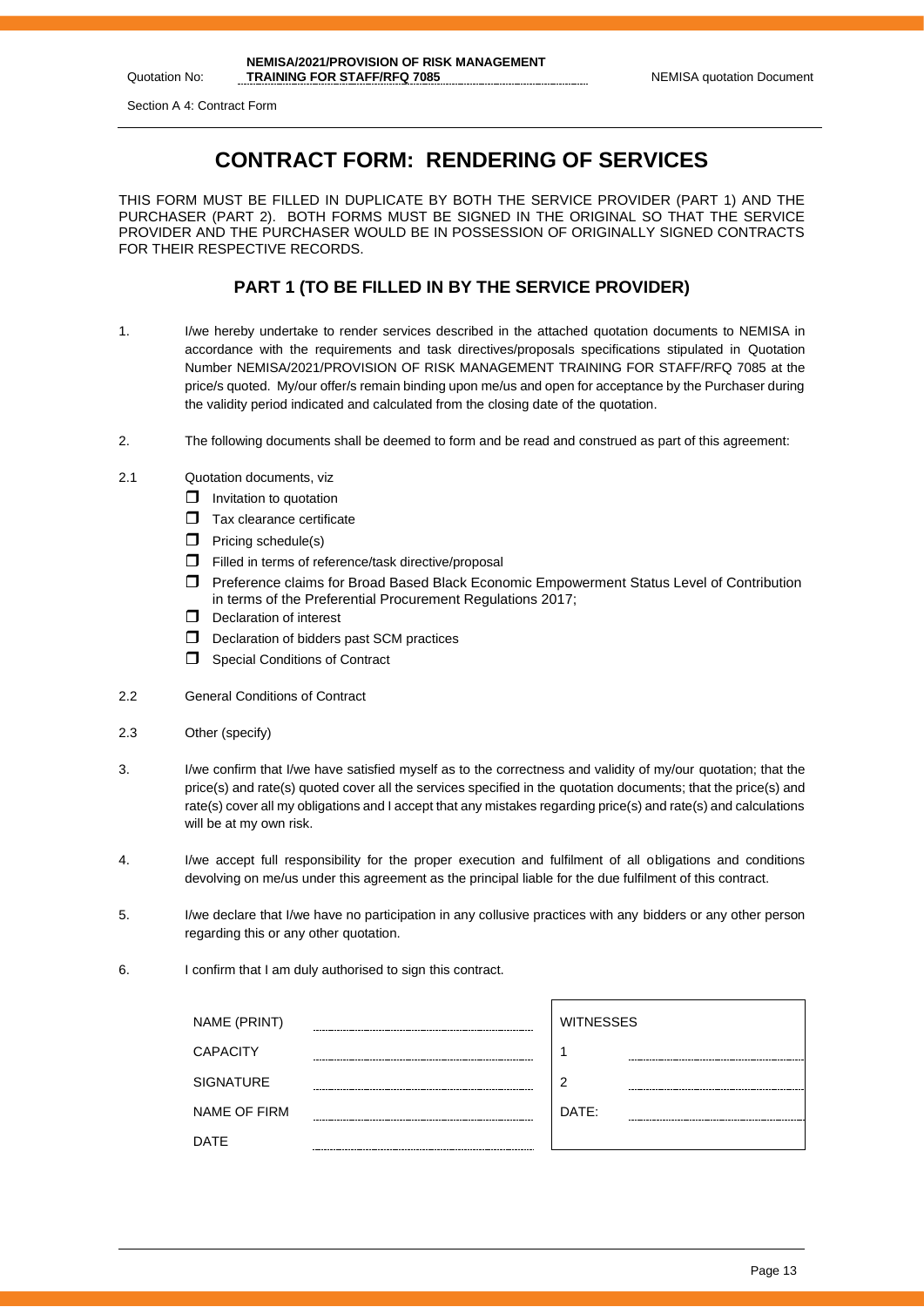# **CONTRACT FORM: RENDERING OF SERVICES**

#### **PART 2 (TO BE FILLED IN BY THE PURCHASER)**

- 1. I ……………………………………………………..……………… in my capacity as …………………………………………….. accept your quotation under reference number ……………………………………………. dated ……………………………………. for the rendering of services indicated hereunder and/or further specified in the annexures.
- 1. An official order indicating service delivery instructions is forthcoming.
- 2. I undertake to make payment for the services rendered in accordance with the terms and conditions of the contract within 30 (thirty) days after receipt of an invoice.

| <b>DESCRIPTION OF SERVICE</b> | PRICE (VAT INCL) | <b>COMPLETION</b><br><b>DATE</b> | <b>B-BBEE STATUS</b><br><b>LEVEL OF</b><br><b>CONTRIBUTION</b> |
|-------------------------------|------------------|----------------------------------|----------------------------------------------------------------|
|                               |                  |                                  |                                                                |

3. I confirm that I am duly authorised to sign this contract.

| SIGNED AT             | ON |                  |
|-----------------------|----|------------------|
|                       |    |                  |
| NAME (PRINT)          |    |                  |
| <b>SIGNATURE</b>      |    |                  |
| <b>OFFICIAL STAMP</b> |    | <b>WITNESSES</b> |
|                       |    | $\overline{2}$   |
|                       |    | DATE:            |
|                       |    |                  |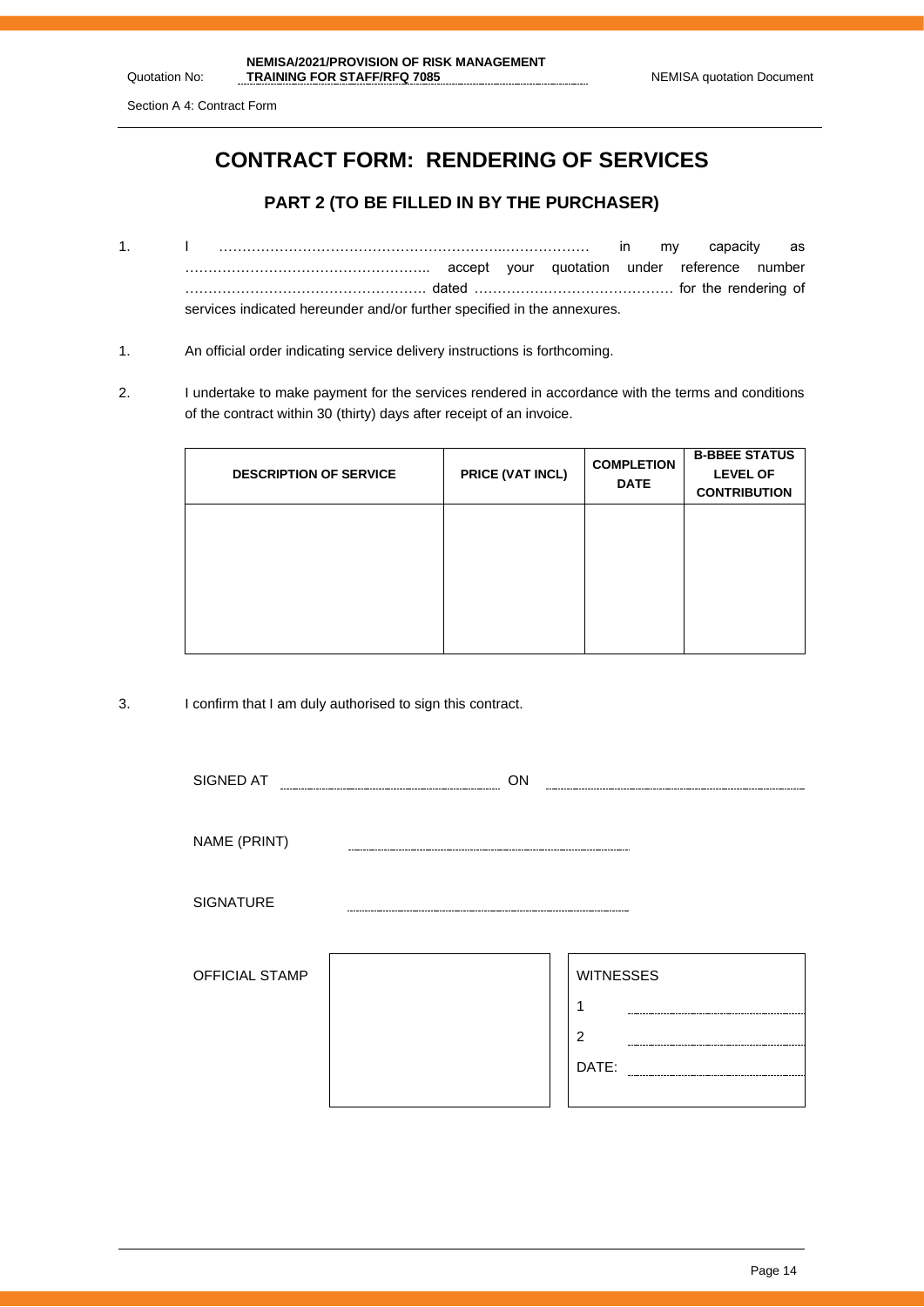Section B

# **SECTION B**

**This section must be completed and returned or supplied with quotations as prescribed.**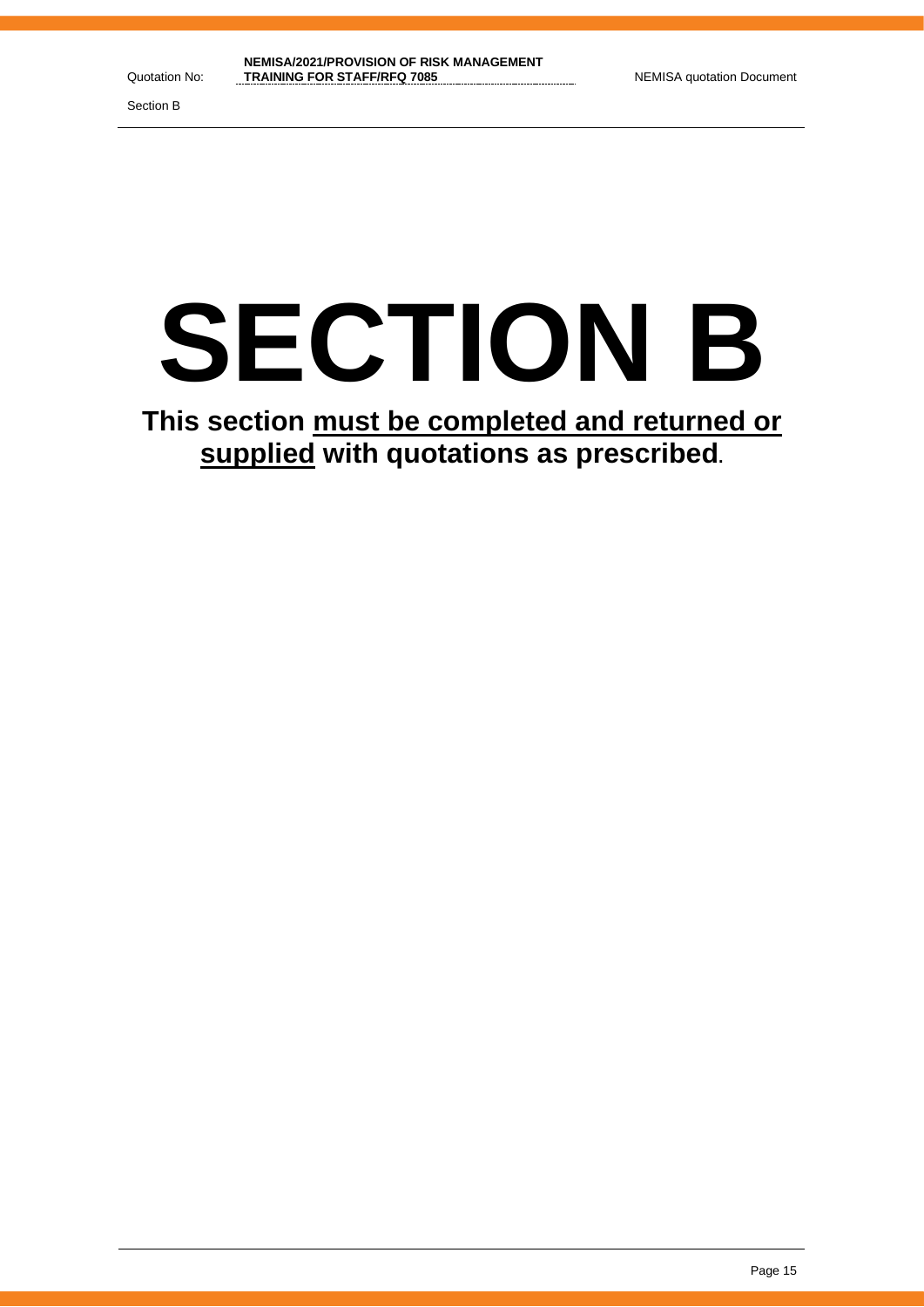Section B 1: Special Conditions of Quotation and Contract

# **SPECIAL CONDITIONS OF QUOTATION AND CONTRACT Return as Part 1**

|              | <b>SPECIAL CONDITIONS</b>                                                                                                                                                                                                                                                 |
|--------------|---------------------------------------------------------------------------------------------------------------------------------------------------------------------------------------------------------------------------------------------------------------------------|
|              |                                                                                                                                                                                                                                                                           |
| $\mathbf 1$  | <b>GENERAL</b>                                                                                                                                                                                                                                                            |
| 1.1          | The Bidders must clearly state if a deviation from these special conditions are offered and<br>the reason therefor. If an explanatory note is provided, the paragraph reference must be<br>indicated in a supporting appendix to the application submission.              |
| 1.2          | Should Bidders fail to indicate agreement/compliance or otherwise, the NEMISA will<br>assume that the Bidders is in compliance or agreement with the statement(s) as specified<br>in this quotation.                                                                      |
| 1.3          | Quotations not completed in this manner may be considered incomplete and rejected.                                                                                                                                                                                        |
| 1.4          | NEMISA shall not be liable for any expense incurred by the Bidders in the preparation<br>and submission of a quotation.                                                                                                                                                   |
| $\mathbf{2}$ | <b>CANCELLATION OF PROCUREMENT PROCESS</b>                                                                                                                                                                                                                                |
|              |                                                                                                                                                                                                                                                                           |
| 2.1          | This procurement process can be postponed or cancelled at any stage at the sole<br>discretion of NEMISA provided that such cancellation or postponement takes place prior<br>to entering into a contract with a specific service provider to which the quotation relates. |
|              |                                                                                                                                                                                                                                                                           |
| 3            | QUOTATION SUBMISSION CONDITIONS, INSTRUCTION AND EVALUATION<br><b>PROCESS/CRITERIA</b>                                                                                                                                                                                    |
| 3.1          | The Quotation submission conditions and instructions as well as the evaluation<br>process/criteria have been noted.                                                                                                                                                       |
| 4            | <b>NEGOTIATION AND CONTRACTING</b>                                                                                                                                                                                                                                        |
|              |                                                                                                                                                                                                                                                                           |
| 4.1          | NEMISA have the right to enter into negotiation with one or more Bidders regarding any<br>terms and conditions, including price(s), of a proposed contract.                                                                                                               |
| 4.2          | Under no circumstances will negotiation with any Bidders, including preferred Bidders,<br>constitute an award <sup>1</sup> or promise/ undertaking to award the contract.                                                                                                 |
| 4.3          | NEMISA shall not be obliged to accept the lowest or any quotation, offer or proposal.                                                                                                                                                                                     |
| 4.4          | A contract will only be deemed to be concluded when reduced to writing in a formal contract<br>and Service Level Agreement (if applicable) signed by the designated responsible person<br>of both parties. The designated responsible person of NEMISA is the CEO.        |
| 4.5          | NEMISA also reserves the right to enter into one contract with a Bidders for all required<br>functions or into more than one contract with different Bidders for different functions.                                                                                     |

<sup>&</sup>lt;sup>1</sup> See GLOSSARY.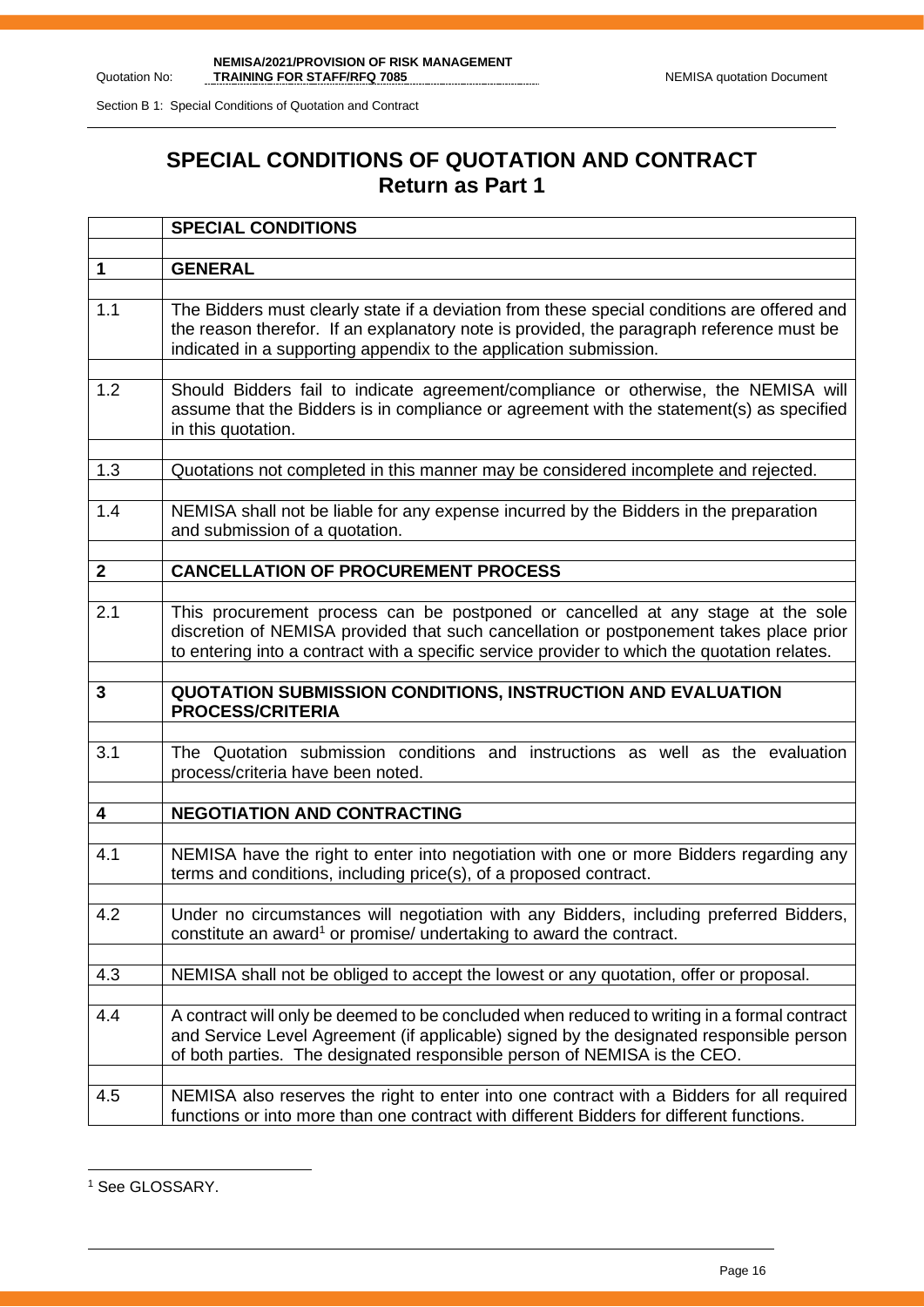#### **NEMISA/2021/PROVISION OF RISK MANAGEMENT TRAINING FOR STAFF/RFQ 7085** NEMISA quotation Document

| 5              | <b>ACCESS TO INFORMATION</b>                                                                                                                                                                                                                                                                                                                                                                         |
|----------------|------------------------------------------------------------------------------------------------------------------------------------------------------------------------------------------------------------------------------------------------------------------------------------------------------------------------------------------------------------------------------------------------------|
| 5.1            | All bidders will be informed of the status of their quotation once the procurement process<br>has been completed.                                                                                                                                                                                                                                                                                    |
| 5.2            | Requests for information regarding the quotation process will be dealt with in line with the<br>NEMISA SCM Policy and relevant legislation.                                                                                                                                                                                                                                                          |
| 6              | <b>REASONS FOR REJECTION</b>                                                                                                                                                                                                                                                                                                                                                                         |
| 6.1            | NEMISA shall reject a proposal for the award of a contract if the recommended Bidders<br>has committed a proven corrupt or fraudulent act in competing for the particular contract.                                                                                                                                                                                                                  |
| 6.2            | The NEMISA may disregard the quotation of any bidders if that bidders, or any of its<br>directors:<br>□ Have abused the SCM system of the NEMISA.<br>$\Box$ Have committed proven fraud or any other improper conduct in relation to such<br>system.<br>$\Box$ Have failed to perform on any previous contract and the proof exists.<br>Such actions shall be communicated to the National Treasury. |
| $\overline{7}$ | <b>GENERAL CONDITIONS OF CONTRACT</b>                                                                                                                                                                                                                                                                                                                                                                |
|                |                                                                                                                                                                                                                                                                                                                                                                                                      |
| 7.1            | The General Conditions of Contract must be accepted.                                                                                                                                                                                                                                                                                                                                                 |
| 8              | <b>ADDITIONAL INFORMATION REQUIREMENTS</b>                                                                                                                                                                                                                                                                                                                                                           |
| 8.1            | During evaluation of the quotations, additional information may be requested in writing from<br>Bidders. Replies to such request must be submitted, within 5 (five) working days or as<br>otherwise indicated. Failure to comply, may lead to your quotation being disregarded.                                                                                                                      |
| 8.2            | No additional information will be accepted from any individual Bidders without such<br>information having been requested                                                                                                                                                                                                                                                                             |
| 9              | <b>CONFIDENTIALITY</b>                                                                                                                                                                                                                                                                                                                                                                               |
| 9.1            | The quotation and all information in connection therewith shall be held in strict confidence<br>by Bidders and usage of such information shall be limited to the preparation of the<br>quotation. Bidders shall undertake to limit the number of copies of this document.                                                                                                                            |
| 10             | INTELLECTUAL PROPERTY, INVENTIONS AND COPYRIGHT                                                                                                                                                                                                                                                                                                                                                      |
| 10.1           | Copyright of all documentation relating to this contract belongs to the client. The successful<br>Bidders may not disclose any information, documentation or products to other clients<br>without the written approval of the accounting authority or the delegate.                                                                                                                                  |
| 10.2           | This paragraph shall survive termination of this contract.                                                                                                                                                                                                                                                                                                                                           |
| 11             | <b>NON-COMPLIANCE WITH DELIVERY TERMS</b>                                                                                                                                                                                                                                                                                                                                                            |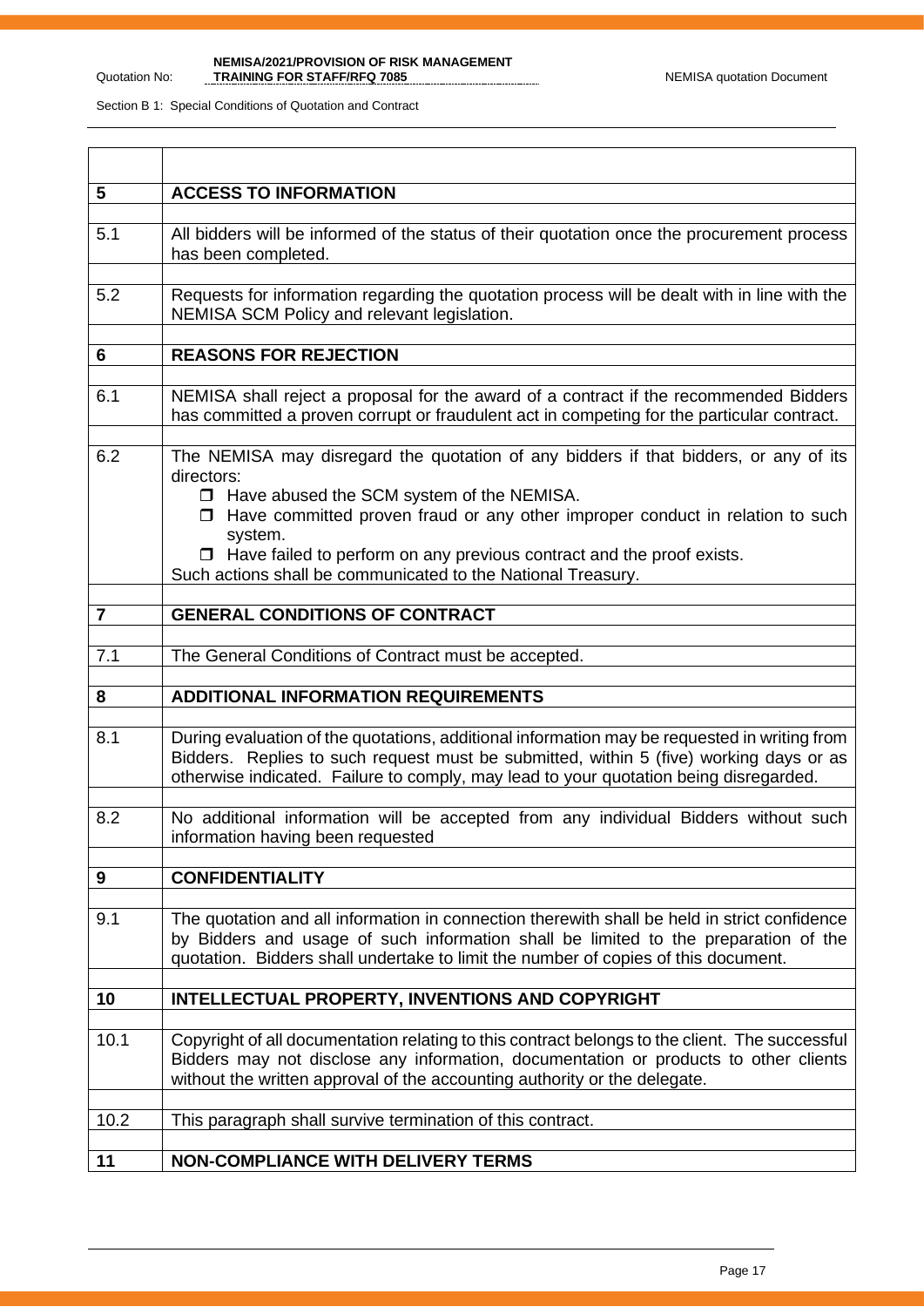**NEMISA/2021/PROVISION OF RISK MANAGEMENT** 

| 11.1 | As soon as it becomes known to the contractor that he/she will not be able to deliver the<br>services within the delivery period and/or against the quoted price and/or as specified,<br>NEMISA must be given immediate written notice to this effect. NEMISA reserves the right<br>to implement remedies as provided for in the GCC.                                                    |
|------|------------------------------------------------------------------------------------------------------------------------------------------------------------------------------------------------------------------------------------------------------------------------------------------------------------------------------------------------------------------------------------------|
| 12   | <b>WARRANTS</b>                                                                                                                                                                                                                                                                                                                                                                          |
| 12.1 | The Contractor warrants that it is able to conclude this Agreement to the satisfaction of<br>NEMISA.                                                                                                                                                                                                                                                                                     |
| 13   | PARTIES NOT AFFECTED BY WAIVER OR BREACHES                                                                                                                                                                                                                                                                                                                                               |
|      |                                                                                                                                                                                                                                                                                                                                                                                          |
| 13.1 | The waiver (whether express or implied) by any Party of any breach of the terms or<br>conditions of this contract by the other Party shall not prejudice any remedy of the waiving<br>party in respect of any continuing or other breach of the terms and conditions hereof.                                                                                                             |
| 13.2 | No favour, delay, relaxation or indulgence on the part of any Party in exercising any power<br>or right conferred on such Party in terms of this contract shall operate as a waiver of such<br>power or right nor shall any single or partial exercise of any such power or right under this<br>agreement.                                                                               |
| 14   | <b>RETENTION</b>                                                                                                                                                                                                                                                                                                                                                                         |
|      |                                                                                                                                                                                                                                                                                                                                                                                          |
| 14.1 | On termination of this agreement, the contractor shall, on demand hand over all<br>documentation provided as part of the project and all deliverables, etc., without the right of<br>retention, to NEMISA.                                                                                                                                                                               |
| 14.2 | No agreement to amend or vary a contract or order or the conditions, stipulations or<br>provisions thereof shall be valid and of any force and effect unless such agreement to<br>amend or vary is entered into in writing and signed by the contracting parties. Any waiver<br>of the requirement that the agreement to amend or vary shall be in writing, shall also be in<br>writing. |
| 15   | <b>CENTRAL SUPPLIER DATABASE</b>                                                                                                                                                                                                                                                                                                                                                         |
|      |                                                                                                                                                                                                                                                                                                                                                                                          |
| 15.1 | It is a requirement that all suppliers/ services providers to NEMISA shall be registered on<br>the National Treasury Central Supplier Database (CSD).                                                                                                                                                                                                                                    |
| 15.2 | Bidders are therefore required to register as a supplier on the CSD before submitting a<br>quotation.<br>The CSD website can be accessed on the following link:                                                                                                                                                                                                                          |
|      | http://ocpo.treasury.gov.za/Pages/default.aspx                                                                                                                                                                                                                                                                                                                                           |
| 15.3 | Bidders are therefore required to submit proof of their registration on the CSD, or if not yet<br>registered, provide proof of their application to be registered, with their quotation.                                                                                                                                                                                                 |
| 15.4 | No quotation will be awarded and a contract concluded with a bidders who is not registered<br>on the CSD.                                                                                                                                                                                                                                                                                |
|      |                                                                                                                                                                                                                                                                                                                                                                                          |
| 16   | <b>FORMAT OF QUOTATIONS</b>                                                                                                                                                                                                                                                                                                                                                              |
|      |                                                                                                                                                                                                                                                                                                                                                                                          |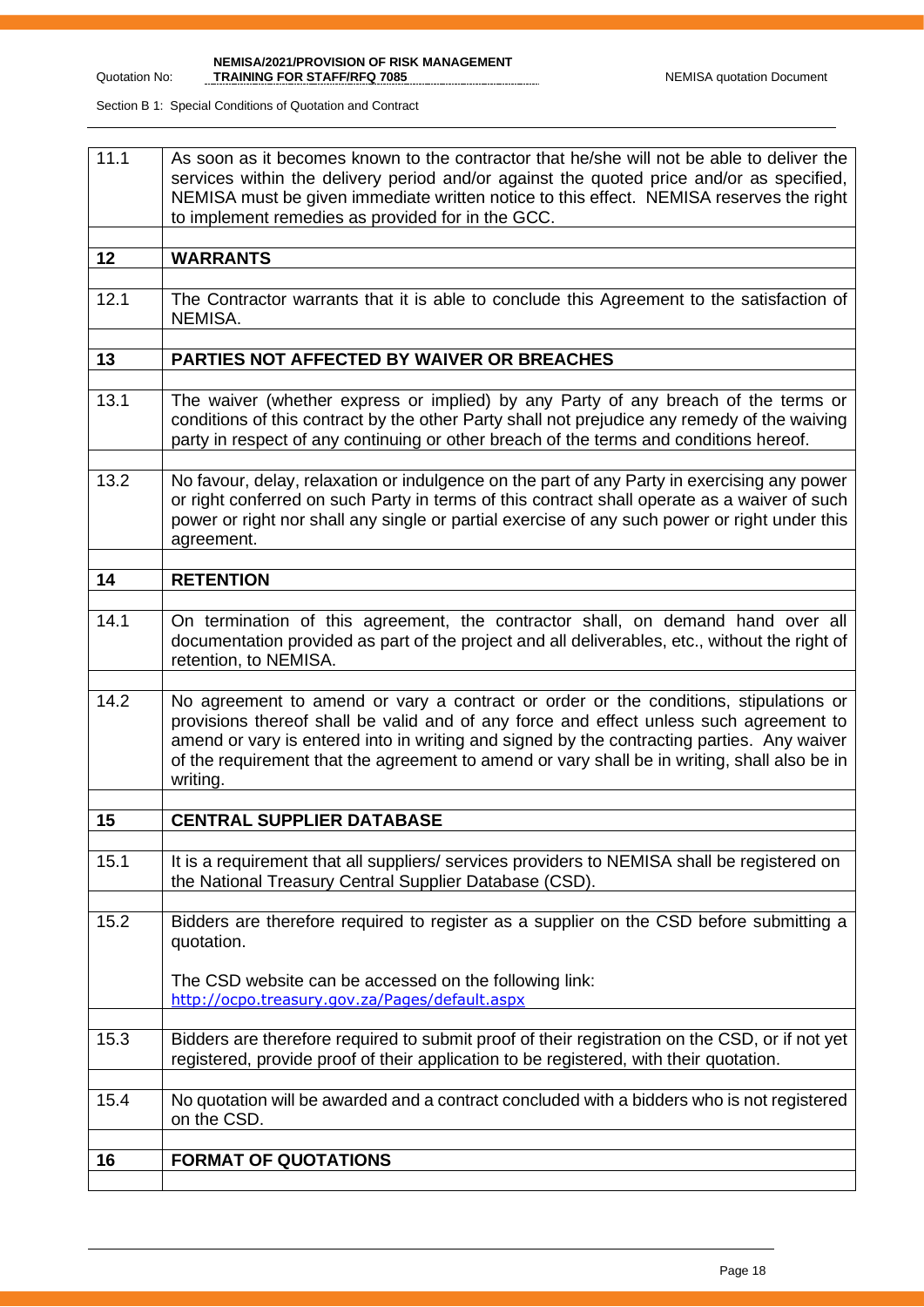**NEMISA/2021/PROVISION OF RISK MANAGEMENT TRAINING FOR STAFF/RFQ 7085** NEMISA quotation Document

| 16.1   | Bidders must complete all the necessary quotation documents and undertakings required<br>in this quotation document. Bidders are advised that their proposal should be concise,<br>written in plain English and simply presented.                        |  |  |  |  |
|--------|----------------------------------------------------------------------------------------------------------------------------------------------------------------------------------------------------------------------------------------------------------|--|--|--|--|
| 16.2   | Bidders are to set out their proposal in the format prescribed hereunder. This means<br>that the proposal must be structured in the parts noted below. Information not submitted<br>in the relevant part, may not be considered for evaluation purposes. |  |  |  |  |
| 16.3   | Part 1: Special Conditions of Quotation and Contract                                                                                                                                                                                                     |  |  |  |  |
| 16.3.1 | Bidders must initial each page and sign the last page and return the Special Conditions of<br>quotation and Contract (Section B-1).                                                                                                                      |  |  |  |  |
|        | Quotations submitted without a completed Special Conditions of Quotation form will be<br>deemed to be non-responsive.                                                                                                                                    |  |  |  |  |
| 16.4   | Part 2: SARS Tax Clearance Certificate(s)                                                                                                                                                                                                                |  |  |  |  |
| 16.4.1 | Bidders must ensure compliance with their tax obligations.                                                                                                                                                                                               |  |  |  |  |
|        | Bidders are required to submit their unique personal identification number (PIN) issued by<br>SARS to enable the organ of state to view the taxpayer's profile and tax status.                                                                           |  |  |  |  |
|        | Application for tax compliance status (TCS) or PIN may also be made via e-filing. In order<br>to use this provision, taxpayers will need to register with SARS as e-filers through the<br>website www.sars.gov.za.                                       |  |  |  |  |
|        | Bidders may also submit a printed TCS together with the quotation.                                                                                                                                                                                       |  |  |  |  |
|        | In quotations where consortia/joint ventures/sub-contractors are involved, each party must<br>submit a separate proof of TCS/ PIN/ CSD number.                                                                                                           |  |  |  |  |
|        | Where no TCS is available, but the bidders is registered on the Central Supplier Database<br>(CSD), a CSD number must be provided.                                                                                                                       |  |  |  |  |
|        | Quotations submitted without any one of the above particulars, will be deemed to be non-<br>responsive.                                                                                                                                                  |  |  |  |  |
| 16.5   | Part 3: Declaration of Interest                                                                                                                                                                                                                          |  |  |  |  |
| 16.5.1 | Each party to the quotation must complete and return the "Declaration of Interest" (Section<br>$B-2$ ).                                                                                                                                                  |  |  |  |  |
|        | Quotations submitted without a complete and signed Declaration of Interest will be<br>deemed to be non-responsive.                                                                                                                                       |  |  |  |  |
| 16.6   | Part 4: Declaration of Bidders past Supply Chain Management practices                                                                                                                                                                                    |  |  |  |  |
| 16.6.1 | Each party to the quotation must complete and return the "Declaration of bidders past<br>Supply Chain Management practices" (Section B-3).                                                                                                               |  |  |  |  |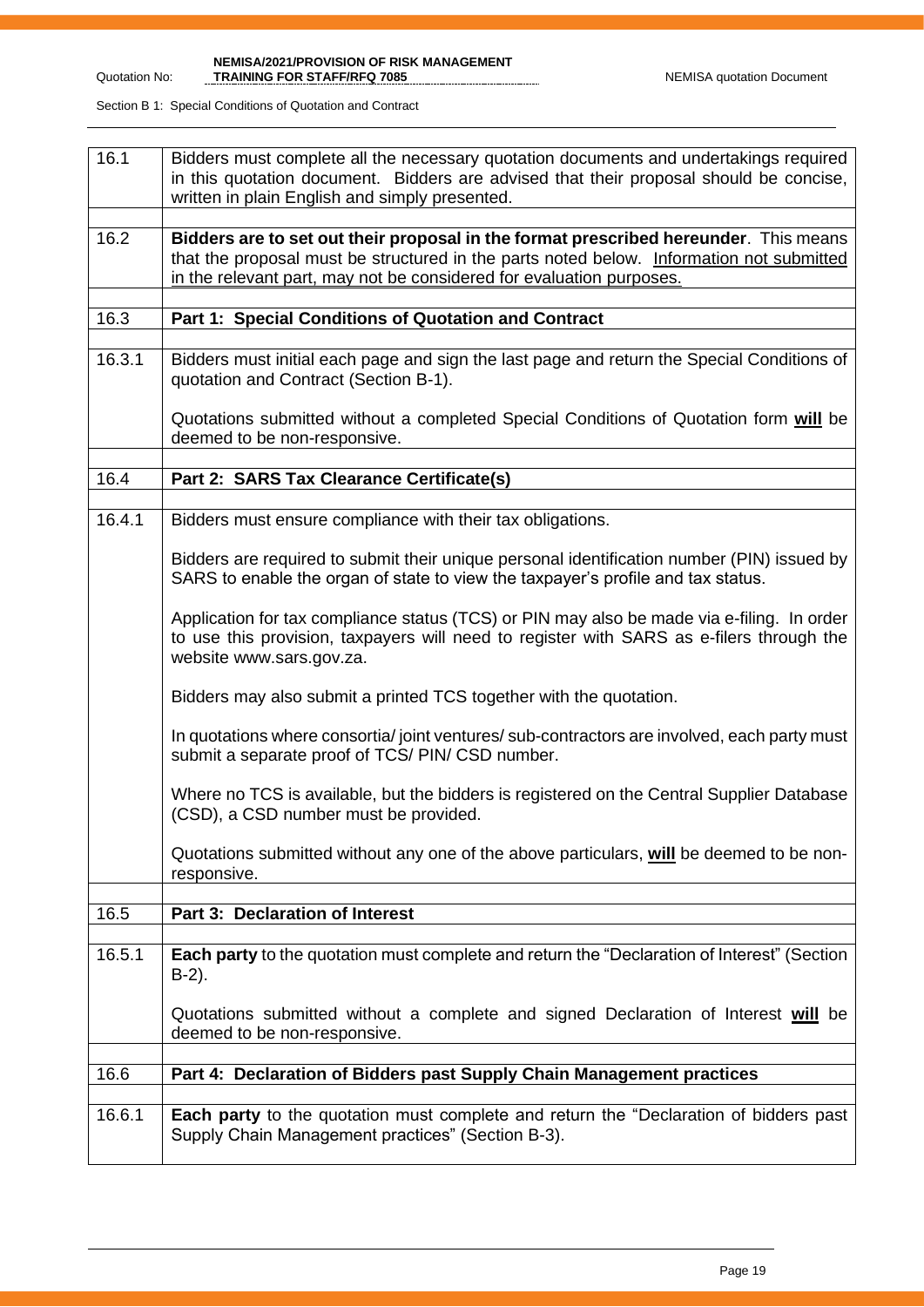|         | Quotations submitted without a completed and signed Declaration of bidders past Supply<br>Chain Management practices will be deemed non-responsive.                                                                                                                  |  |  |  |  |
|---------|----------------------------------------------------------------------------------------------------------------------------------------------------------------------------------------------------------------------------------------------------------------------|--|--|--|--|
| 16.7    | Part 5: Certificate of Independent Quotation Determination                                                                                                                                                                                                           |  |  |  |  |
| 16.7.1  | <b>Each party</b> to the quotation must complete and sign the Certificate (Section B-4).                                                                                                                                                                             |  |  |  |  |
|         | Quotations submitted without a completed and signed Certificate of Independent Quotation<br>Determination will be deemed non-responsive.                                                                                                                             |  |  |  |  |
| 16.8    | Part 6: Preference Points Claim Form in terms of the Preferential Procurement<br><b>Regulations 2017</b>                                                                                                                                                             |  |  |  |  |
| 16.8.1  | Bidders must complete, sign and return the full "Preference Points Claim Form" (Section<br>B-5) document.                                                                                                                                                            |  |  |  |  |
|         | In addition, a valid BEE certificate must be submitted.                                                                                                                                                                                                              |  |  |  |  |
|         | Quotes submitted without a completed and signed Preference Points Claim Form and a<br>valid BEE certificate will be awarded zero points for preference.                                                                                                              |  |  |  |  |
| 16.9    | <b>Part 7: Invitation to Quotation</b>                                                                                                                                                                                                                               |  |  |  |  |
| 16.9.1  | Bidders must complete, sign and return the full "Invitation to Quotation" (Section B-6)<br>document.                                                                                                                                                                 |  |  |  |  |
|         | Quotations submitted without a completed and signed Invitation to Quotation will be<br>deemed to be non-responsive.                                                                                                                                                  |  |  |  |  |
| 16.10   | Part 8: Pricing Schedule                                                                                                                                                                                                                                             |  |  |  |  |
| 16.10.1 | Any budget amount that may be indicated in this document shall be deemed to be a guide<br>only and Bidders are expected to submit a costing that is fair and reasonable.                                                                                             |  |  |  |  |
| 16.10.2 | All costs related to this assignment are to be allowed for in the pricing schedule and in the<br>formats prescribed and must be returned as part of the submission (Section B-7).                                                                                    |  |  |  |  |
|         | Quotations submitted without a price or with an incomplete price, will be deemed to be<br>non-responsive.                                                                                                                                                            |  |  |  |  |
| 16.10.3 | Rates for the first year of the contract must be firm and must be indicated in the formats<br>prescribed. All normal operating costs and out of pocket expenses such as photocopies,<br>telephone calls, printing, travel, etc. must be covered in the rates quoted. |  |  |  |  |
| 16.10.4 | A pricing schedule with one of the specified elements (fees and reimbursable costs)<br>omitted from the costing, may be considered non-responsive.                                                                                                                   |  |  |  |  |
| 16.10.5 | Fees:                                                                                                                                                                                                                                                                |  |  |  |  |
|         | The budgeted days/ hours and applicable rates of all team members as per the pricing<br>□<br>schedule.                                                                                                                                                               |  |  |  |  |
|         |                                                                                                                                                                                                                                                                      |  |  |  |  |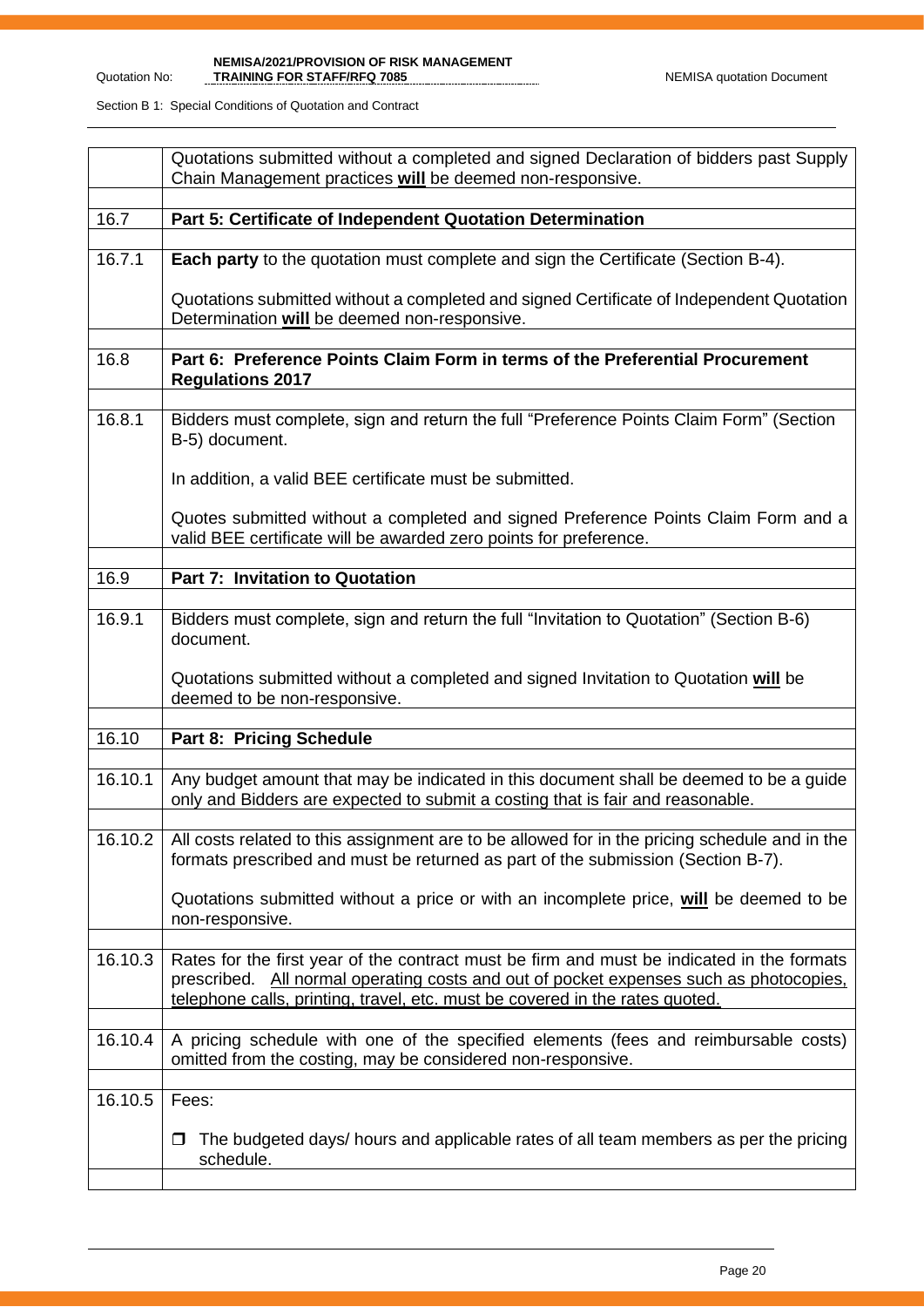**NEMISA/2021/PROVISION OF RISK MANAGEMENT TRAINING FOR STAFF/RFQ 7085** NEMISA quotation Document

| 16.10.6 | Reimbursable costs                                                                                                                                                                                                                                                                                                                                                                                                                     |  |  |  |  |
|---------|----------------------------------------------------------------------------------------------------------------------------------------------------------------------------------------------------------------------------------------------------------------------------------------------------------------------------------------------------------------------------------------------------------------------------------------|--|--|--|--|
|         | $\Box$ Travel                                                                                                                                                                                                                                                                                                                                                                                                                          |  |  |  |  |
|         | Only economy class flights are to be used.<br>Preferably Group A hire cars are to be used. In circumstances where good<br>motivation exists, Group B hire cars may be used. The difference in cost between<br>Group B and more expensive options, will be borne by the service provider.<br>A rate per kilometre for the use of a personal vehicles must be quoted.                                                                    |  |  |  |  |
|         | VAT: Value Added Tax must be included and shown separately.<br>$\Box$                                                                                                                                                                                                                                                                                                                                                                  |  |  |  |  |
|         |                                                                                                                                                                                                                                                                                                                                                                                                                                        |  |  |  |  |
| 16.11   | Part 9: Technical approach                                                                                                                                                                                                                                                                                                                                                                                                             |  |  |  |  |
|         |                                                                                                                                                                                                                                                                                                                                                                                                                                        |  |  |  |  |
| 16.11.1 | Bidders must submit a description of the methodology and approach that will be used to<br>perform the work as set out in the Terms of Reference. This methodology and approach<br>must demonstrate the Bidders understanding of the requirement and also of the<br>environment.                                                                                                                                                        |  |  |  |  |
|         |                                                                                                                                                                                                                                                                                                                                                                                                                                        |  |  |  |  |
| 16.11.2 | Bidders must, at least cover the under-mentioned in their technical approach and return<br>as part of their submission:                                                                                                                                                                                                                                                                                                                |  |  |  |  |
|         |                                                                                                                                                                                                                                                                                                                                                                                                                                        |  |  |  |  |
|         | $\Box$ Describe, in detail, exactly how they propose to carry out the activities to achieve the<br>outcomes identified in the terms of reference. They should identify any possible<br>problems that might hinder delivery and indicate how they will avoid or overcome<br>such problems.                                                                                                                                              |  |  |  |  |
|         | Describe how the work will be managed. Provide an organisation chart clearly<br>□<br>indicating:                                                                                                                                                                                                                                                                                                                                       |  |  |  |  |
|         | The lines of reporting and supervision within the Bidders team.<br>п                                                                                                                                                                                                                                                                                                                                                                   |  |  |  |  |
|         | The lines of reporting between the Bidders and the NEMISA and other<br>п<br>stakeholders, if applicable.                                                                                                                                                                                                                                                                                                                               |  |  |  |  |
|         | Identify the position(s) involved in the direct delivery of the service to be provided and<br>□<br>in the overall management of the work and name the people who will fill these<br>positions.                                                                                                                                                                                                                                         |  |  |  |  |
| 16.11.3 | Provide a project plan of activities. In addition to providing details of the estimated number<br>of work days for each activity, Bidders are to supply a detailed timetable that identifies<br>when certain activities will be undertaken and over what period they will be spread. The<br>timing of activities, the time needed to complete them, and the order in which they will be<br>undertaken must be explained and justified. |  |  |  |  |
| 16.11.4 | Please note that Part 9 should be no longer than 20 single-sided A4 pages in Arial 11 (font<br>size).                                                                                                                                                                                                                                                                                                                                  |  |  |  |  |
|         |                                                                                                                                                                                                                                                                                                                                                                                                                                        |  |  |  |  |
| 16.12   | Part 10: Team details                                                                                                                                                                                                                                                                                                                                                                                                                  |  |  |  |  |
| 16.12.1 | In this part that must be returned as part of the submission, Bidders must provide details<br>of the team named in the previous part.                                                                                                                                                                                                                                                                                                  |  |  |  |  |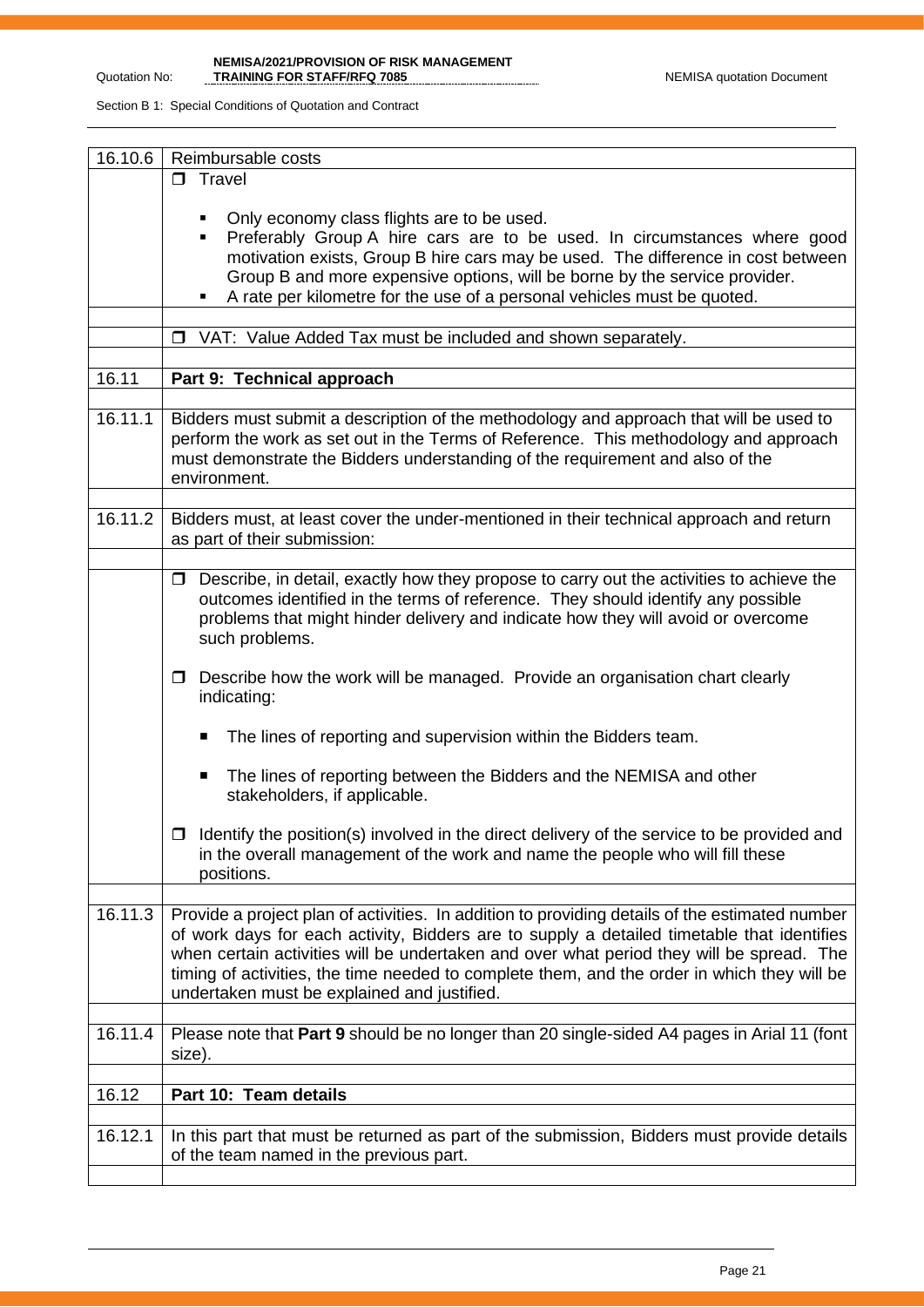**NEMISA/2021/PROVISION OF RISK MANAGEMENT TRAINING FOR STAFF/RFQ 7085** NEMISA quotation Document

Section B 1: Special Conditions of Quotation and Contract

| 16.12.2 | For each team member there must be:                                                                                                                        |
|---------|------------------------------------------------------------------------------------------------------------------------------------------------------------|
|         |                                                                                                                                                            |
|         | A complete curriculum vitae confirming suitability for the position. A format is provided<br>$\Box$<br>as a guideline only for the compilation of the CVs. |
|         |                                                                                                                                                            |
| 16.13   | Part 11: Experience in this field                                                                                                                          |
|         |                                                                                                                                                            |
| 16.13.1 | Bidders should provide in this part, and return as part the submission, at least the following<br>information.                                             |
|         | Details of contracts for similar work within the last 5 years.                                                                                             |
|         | Contact details of a maximum of 3 organisations for which work was done.                                                                                   |
|         |                                                                                                                                                            |
| 16.14   | Part 12: Registration on the CSD                                                                                                                           |
|         |                                                                                                                                                            |
| 16.14.1 | In this part, bidders must submit proof of their registration, or proof that they have applied<br>for registration on the Central Supplier Database.       |
|         | Quotations submitted without the required proof, will be deemed to be non-responsive.                                                                      |
|         |                                                                                                                                                            |
| 16.15   | <b>Part 13: Registration Certificates</b>                                                                                                                  |
|         |                                                                                                                                                            |
| 16.15.1 | Insert any requirements for registration with professional bodies here                                                                                     |
|         | Quotations submitted without a completed and signed Invitation to Quotation will be<br>deemed to be non-responsive.                                        |

I/we herewith accept all the above-mentioned special conditions of the quotation. If I/we do consider a deviation therefrom, I have noted those as per the instruction in paragraph 1 (General) above.

Name of Bidders:

Signature of Bidders:

Date: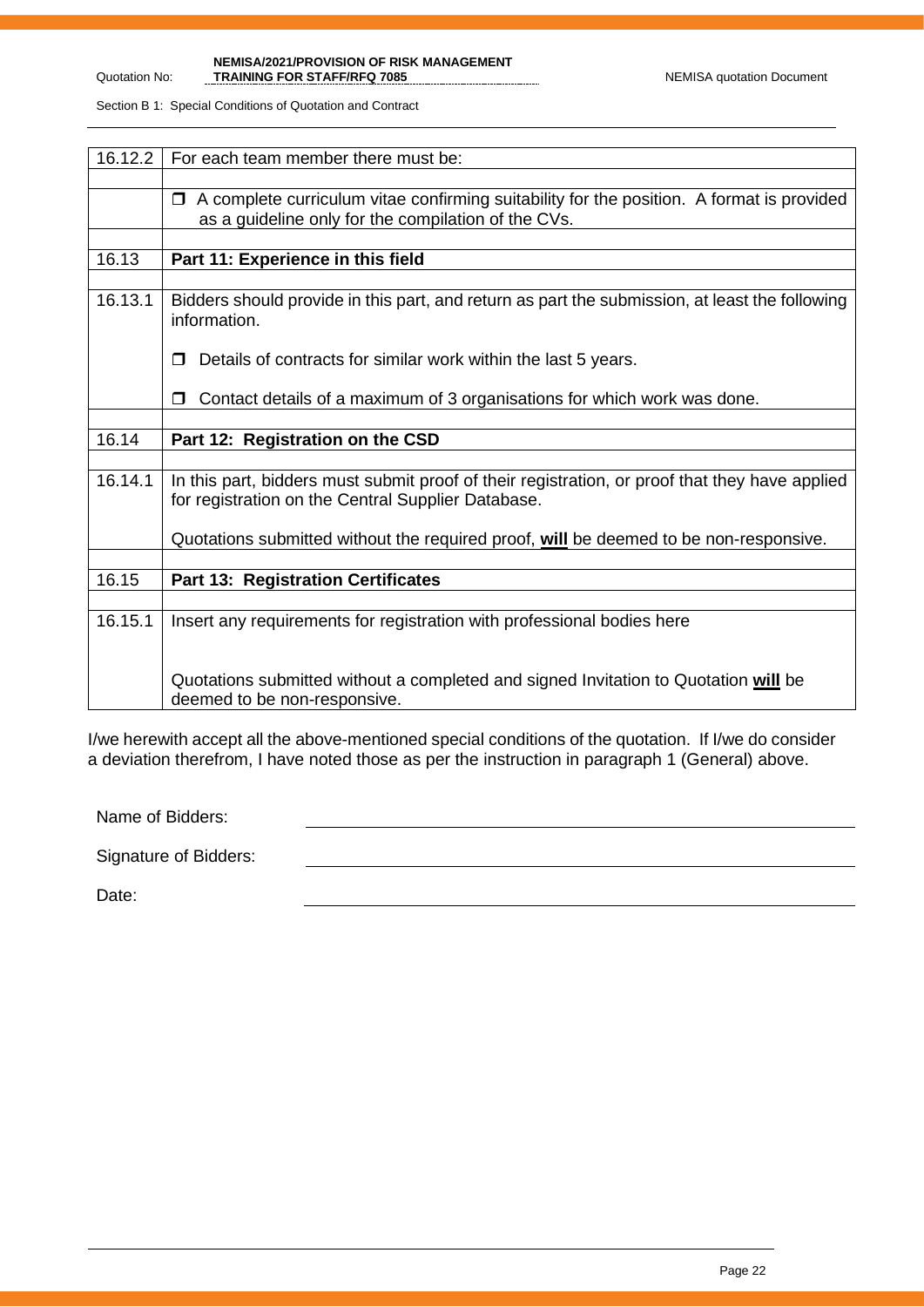**NEMISA/2021/PROVISION OF RISK MANAGEMENT TRAINING FOR STAFF/RFQ** 

**NEMISA quotation Document** 

Section B 2: Declaration of Interest

# **DECLARATION OF INTEREST Return as Part 3**

- 1. Any legal person, including persons employed by the State<sup>2</sup>, or persons having a kinship with persons employed by the State, including a blood relationship, may make an offer or offers in terms of this invitation to quotation (includes a price quotation, advertised competitive quotation, limited quotation or proposal). In view of possible allegations of favouritism, should the resulting quotation, or part thereof, be awarded to persons employed by the State, or to persons connected with or related to them, it is required that the bidders or his/her authorised representative declare his/her position in relation to the evaluating/ adjudicating authority where –
- 1.1. The bidders is employed by the State; and/or
- 1.2. The bidders is a Management Board member of NEMISA and/or
- 1.3. The legal person on whose behalf the quotation document is signed, has a relationship with persons/a person who are/is involved in the evaluation and or adjudication of the quotation(s), or where it is known that such a relationship exists between the person or persons for or on whose behalf the declarant acts and persons who are involved with the evaluation and or adjudication of the quotation.
- 2. In order to give effect to the above, the following questionnaire must be completed and submitted with the quotation.

| 2.1.                                                                            | Full Name of bidders or his or her<br>representative:                                                                                                                                                                                                                                                                                                                                                                                                           |
|---------------------------------------------------------------------------------|-----------------------------------------------------------------------------------------------------------------------------------------------------------------------------------------------------------------------------------------------------------------------------------------------------------------------------------------------------------------------------------------------------------------------------------------------------------------|
| 2.2.                                                                            | Identity Number:                                                                                                                                                                                                                                                                                                                                                                                                                                                |
| 2.3.                                                                            | Position occupied in the Company<br>(director, trustee, shareholder,<br>$etc3$ :                                                                                                                                                                                                                                                                                                                                                                                |
| 2.4.                                                                            | <b>Company Registration Number:</b>                                                                                                                                                                                                                                                                                                                                                                                                                             |
| 2.5.                                                                            | Tax Reference Number:                                                                                                                                                                                                                                                                                                                                                                                                                                           |
| 2.6.                                                                            | VAT Registration Number:                                                                                                                                                                                                                                                                                                                                                                                                                                        |
| 2.6.1.                                                                          | The names of all directors/ trustees/ shareholders/ members, their individual identity numbers,<br>tax reference numbers and, if applicable, employee/ persal numbers must be indicated in<br>paragraph 3 below                                                                                                                                                                                                                                                 |
| 2.7.                                                                            | Are you or any person connected with the bidders presently employed by the<br>YES / NO<br>State?                                                                                                                                                                                                                                                                                                                                                                |
| 2.7.1.                                                                          | If so, furnish the following particulars                                                                                                                                                                                                                                                                                                                                                                                                                        |
|                                                                                 | Name of person/ director/<br>σ<br>trustee/shareholder/member:<br>Name of State institution at<br>⊓<br>which you or the person<br>connected to the bidders is<br>employed:<br>Position occupied in the State<br>$\Box$<br>institution:                                                                                                                                                                                                                           |
| <sup>2</sup> "State" means<br>(a)<br>(b)<br>(c)<br>(d)<br>(e)<br>2 <sub>4</sub> | Any national or provincial department, national or provincial public entity or constitutional institution within the<br>meaning of the Public Finance Management Act, 1999 (Act No 1 of 1999);<br>Any municipality or municipal entity;<br>Provincial legislature;<br>National Assembly or the National Council of Provinces;<br>Parliament.<br>the contract of the contract of the contract of the contract of the contract of the contract of the contract of |

 $^3$  "Shareholder" means a person who owns shares in the company and is actively involved in the management of the enterprise or business and exercises control over the enterprise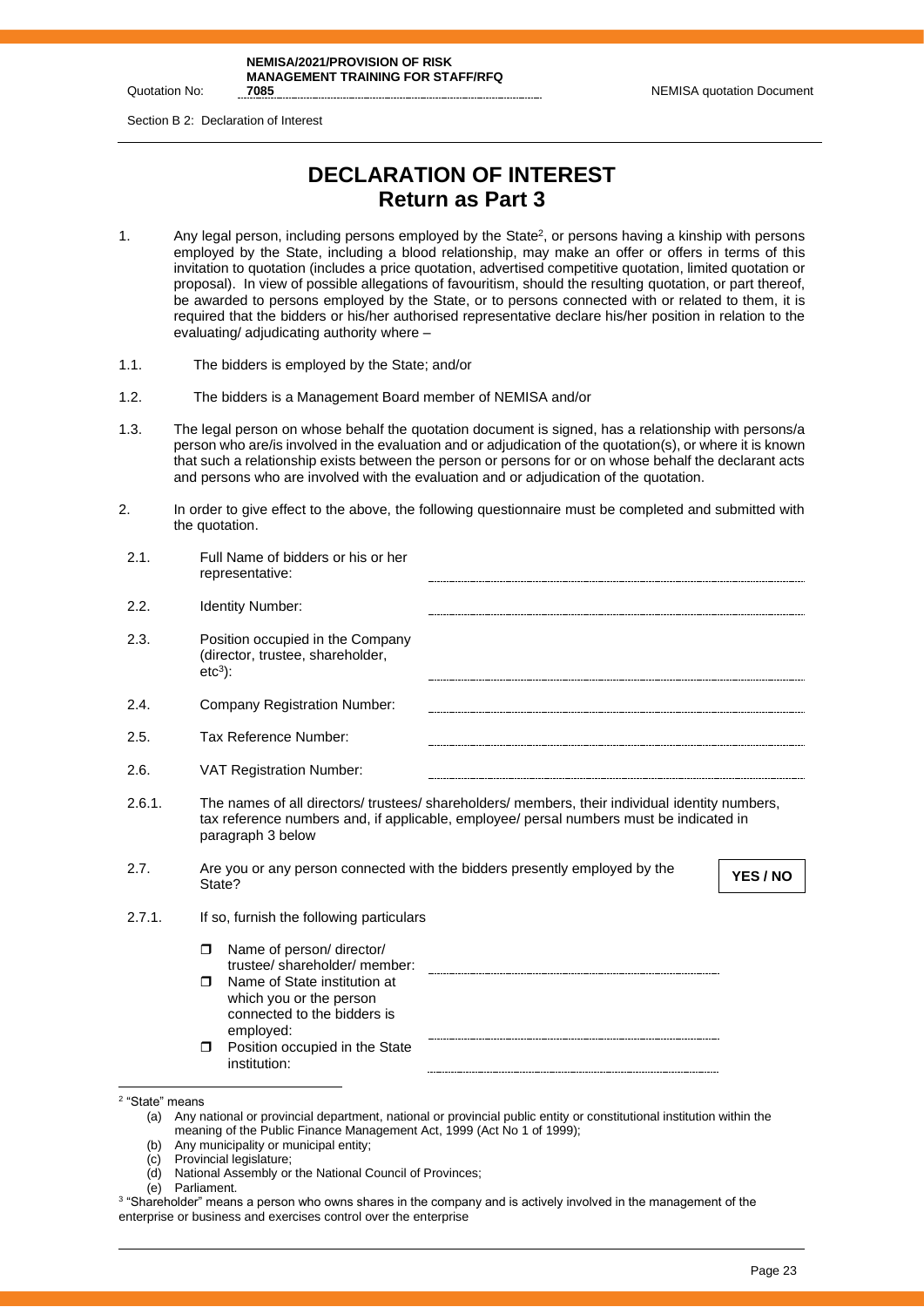**NEMISA/2021/PROVISION OF RISK MANAGEMENT TRAINING FOR STAFF/RFQ** 

**7085** NEMISA quotation Document

Section B 2: Declaration of Interest

Quotation No:

|          | Any other particulars:                                                                                                                                                                                                                             |                 |
|----------|----------------------------------------------------------------------------------------------------------------------------------------------------------------------------------------------------------------------------------------------------|-----------------|
|          |                                                                                                                                                                                                                                                    |                 |
| 2.7.2.   | If you are presently employed by the state, did you obtain the appropriate authority<br>to undertake remunerative work outside employment in the public sector?                                                                                    | YES / NO        |
| 2.7.2.1. | If yes, did you attach proof of such authority to the quotation document?                                                                                                                                                                          | YES / NO        |
|          | (Note: Failure to submit proof of such authority, where applicable, may result in<br>the disqualification of the quotation.)                                                                                                                       |                 |
| 2.7.3.   | If no, furnish reasons for non-submission of such proof:                                                                                                                                                                                           |                 |
|          |                                                                                                                                                                                                                                                    |                 |
| 2.8.     | Did you or your spouse, or any of the company's directors/shareholders/members<br>or their spouses conduct business with the State in the previous twelve (12)<br>months?                                                                          | YES / NO        |
| 2.8.1.   | If so, furnish the following particulars.                                                                                                                                                                                                          |                 |
| 2.9.     | Do you, or any person connected with the bidders, have any relationship (family,<br>friend, other) with a person employed by the State and who may be involved with<br>the evaluation and or adjudication of this quotation?                       | YES / NO        |
| 2.9.1.   | If so, furnish the following particulars.                                                                                                                                                                                                          |                 |
| 2.10.    | Are you, or any person connected with the bidders, aware of any relationship<br>(family, friend, other) between the bidders and any person employed by the State<br>who may be involved with the evaluation and or adjudication of this quotation? | <b>YES / NO</b> |
| 2.10.1.  | If so, furnish the following particulars.                                                                                                                                                                                                          |                 |
|          |                                                                                                                                                                                                                                                    |                 |
|          |                                                                                                                                                                                                                                                    |                 |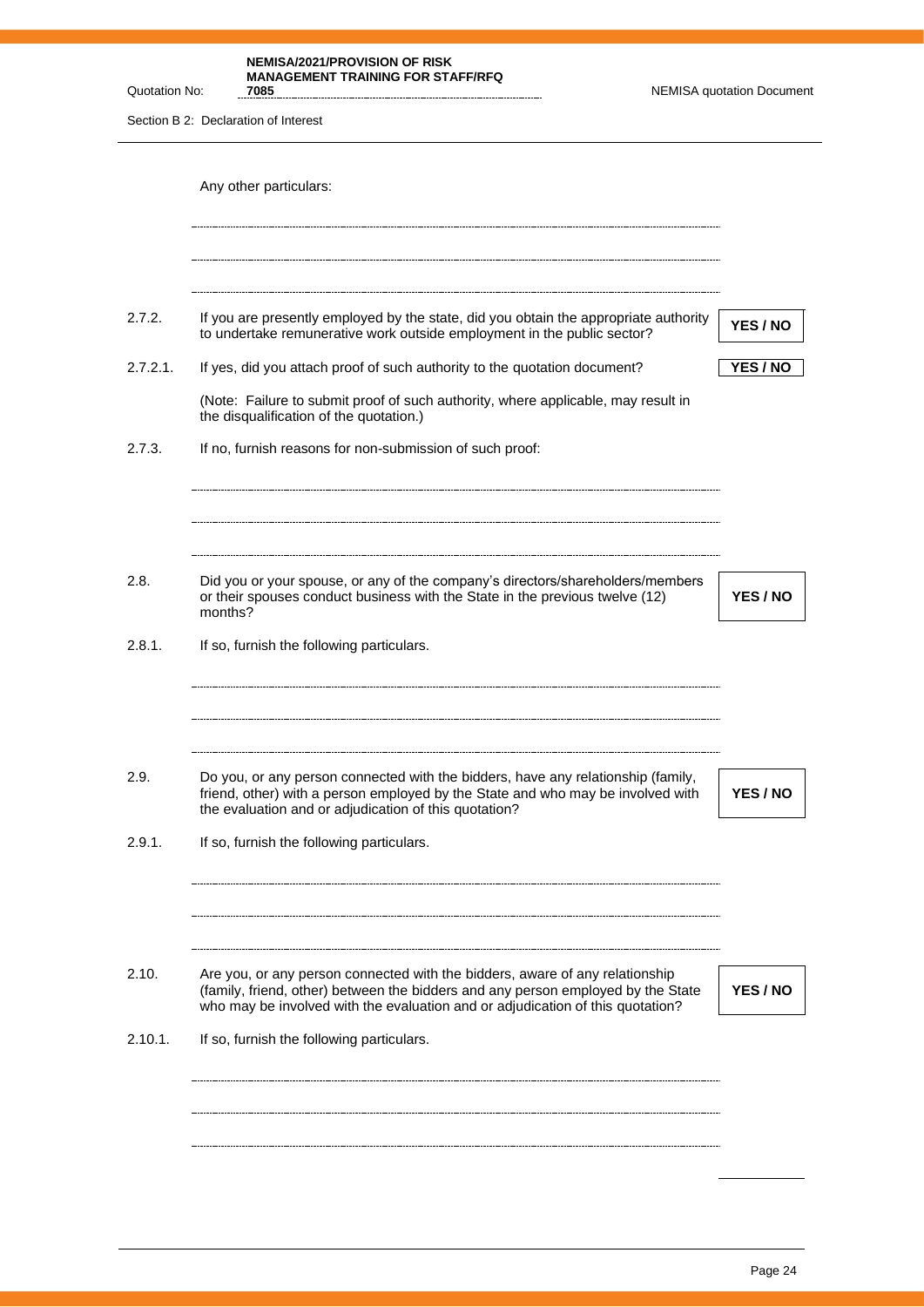#### **NEMISA/2021/PROVISION OF RISK MANAGEMENT TRAINING FOR STAFF/RFQ**

**NEMISA quotation Document** 

Section B 2: Declaration of Interest

Quotation No:

2.11. Do you or any of the directors/shareholders/members of the company have any interest in any other related companies whether or not they are quotation for this contract?

**YES / NO**

2.11.1. If so, furnish the following particulars.

#### 3. Full details of directors/ trustees/ members/ shareholders.

| Full Name | <b>Identity Number</b> | Personal Tax<br>Reference No | State Employee<br>Number/ Persal<br>Number |
|-----------|------------------------|------------------------------|--------------------------------------------|
|           |                        |                              |                                            |
|           |                        |                              |                                            |
|           |                        |                              |                                            |
|           |                        |                              |                                            |
|           |                        |                              |                                            |
|           |                        |                              |                                            |
|           |                        |                              |                                            |
|           |                        |                              |                                            |
|           |                        |                              |                                            |
|           |                        |                              |                                            |

#### **DECLARATION**

I, THE UNDERSIGNED (NAME)

CERTIFY THAT THE INFORMATION FURNISHED IN PARAGRAPHS 2 AND 3 ABOVE IS CORRECT. I ACCEPT THAT THE STATE MAY REJECT THE QUOTATION OR ACT AGAINST ME IN TERMS OF PARAGRAPH 23 OF THE GENERAL CONDITIONS OF CONTRACT SHOULD THIS DECLARATION PROVE TO BE FALSE.

Signature Date Date

Position Name of bidders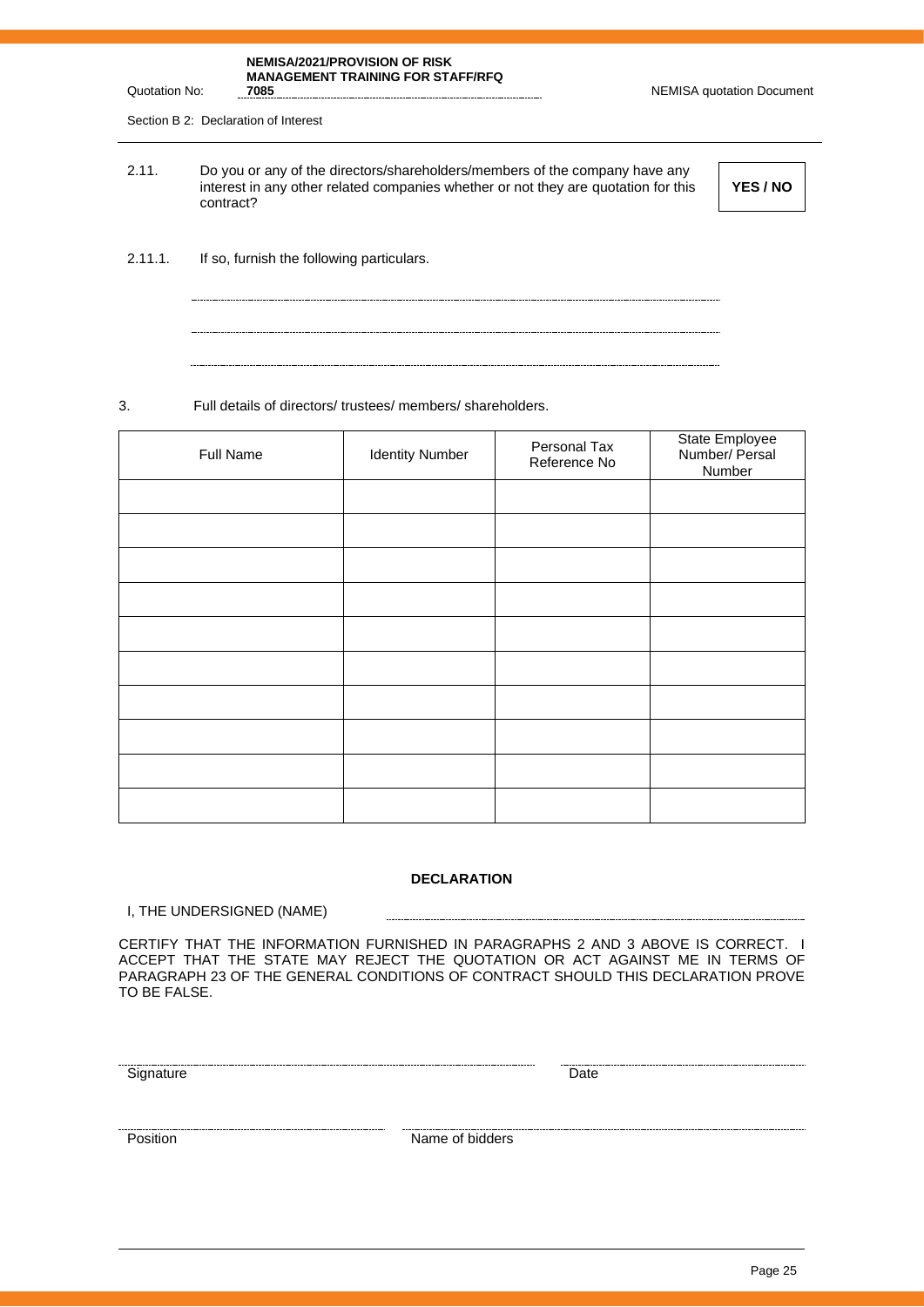Section B 3: Declaration of bidder's past SCM practices

# **DECLARATION OF BIDDERS PAST SUPPLY CHAIN MANAGEMENT PRACTICES Return as Part 4**

1 This declaration will be used by institutions to ensure that when goods and services are being procured, all reasonable steps are taken to combat the abuse of the supply chain management system.

2 The quotation of any bidders may be disregarded if that bidders, or any of its directors have:

- a. abused the NEMISA's supply chain management system;
- b. committed fraud or any other improper conduct in relation to such system; or
- c. failed to perform on any previous contract.
- 3 In order to give effect to the above, the following questionnaire must be completed and submitted with the quotation.

| <b>Item</b> | Question                                                                                                                                                                                                                                       | <b>Yes</b>    | <b>No</b>           |  |
|-------------|------------------------------------------------------------------------------------------------------------------------------------------------------------------------------------------------------------------------------------------------|---------------|---------------------|--|
| 3.1         | Is the bidders or any of its directors listed on the National Treasury's database of<br>Restricted Suppliers as companies or persons prohibited from doing business with the<br>public sector?                                                 | Yes<br>$\Box$ | <b>No</b><br>$\Box$ |  |
|             | (Companies or persons who are listed on this database were informed in writing<br>of this restriction by the Accounting Officer/ authority of the institution that<br>imposed the restriction after the audi alteram partem rule was applied). |               |                     |  |
|             | The database of Restricted Suppliers now resides on the National Treasury's<br>website (www.reatury.gov.za) and can be accessed by clicking on its link at the<br>bottom of the homepage.                                                      |               |                     |  |
| 3.1.1       | If so, furnish particulars:                                                                                                                                                                                                                    |               |                     |  |
| 3.2         | Is the bidders or any of its directors listed on the Register for Tender Defaulters in terms<br>of section 29 of the Prevention and Combating of Corrupt Activities Act (No 12 of 2004)?                                                       | Yes<br>п      | No.<br>П            |  |
|             | The Register for Tender Defaulters can be accessed on the National Treasury's<br>website, (www.treasury.gov.za) by clicking on its link at the bottom of the<br>homepage.                                                                      |               |                     |  |
| 3.2.1       | If so, furnish particulars:                                                                                                                                                                                                                    |               |                     |  |
| 3.3         | Was the bidders or any of its directors convicted by a court of law (including a court<br>outside of the Republic of South Africa) for fraud or corruption during the past five years?                                                         | Yes<br>п      | No.<br>П            |  |
| 3.3.1       | If so, furnish particulars:                                                                                                                                                                                                                    |               |                     |  |
| 3.4         | Was any contract between the bidders and any organ of state terminated during the past<br>five years on account of failure to perform on or comply with the contract?                                                                          | Yes<br>П      | No.<br>П            |  |
| 3.4.1       | If so, furnish particulars:                                                                                                                                                                                                                    |               |                     |  |

#### **CERTIFICATION**

I, THE UNDERSIGNED (FULL NAME) …………………………………………………………………………………………. CERTIFY THAT THE INFORMATION FURNISHED ON THIS DECLARATION FORM IS TRUE AND CORRECT.

I ACCEPT THAT, IN ADDITION TO CANCELLATION OF A CONTRACT, ACTION MAY BE TAKEN AGAINST ME SHOULD THIS DECLARATION PROVE TO BE FALSE.

Signature Date Date Date Date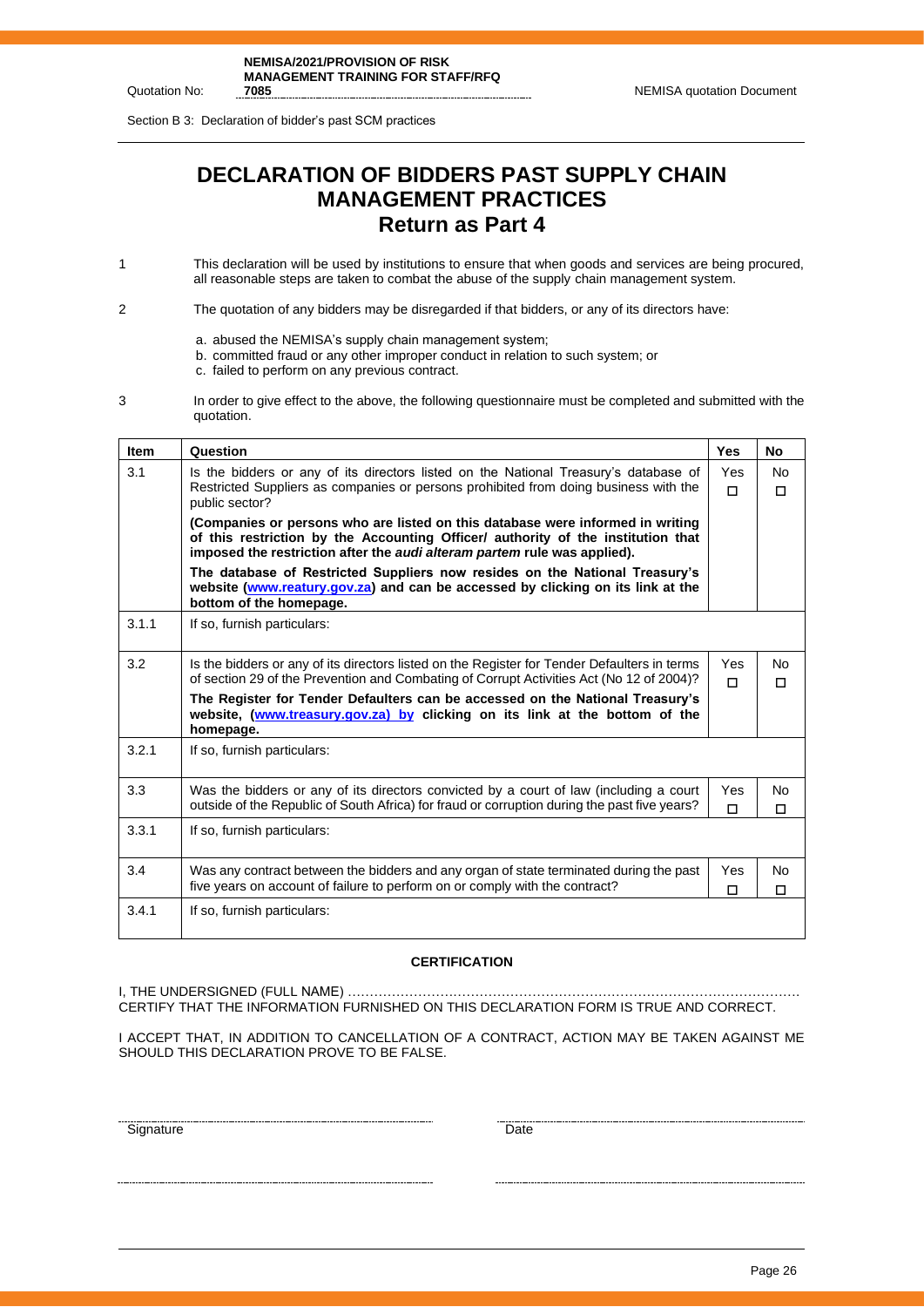#### **NEMISA/2021/PROVISION OF RISK MANAGEMENT TRAINING FOR STAFF/RFQ**

Quotation No:

**7085** NEMISA quotation Document

. . . . . . . . . . . . . . . . . . . .

Section B 3: Declaration of bidder's past SCM practices

entity and the summary of the state of Bidders and the Position of Bidders and the Position of Bidders and the Position of Bidders and the Position of Bidders and the Position of Bidders and the Position of Bidders and the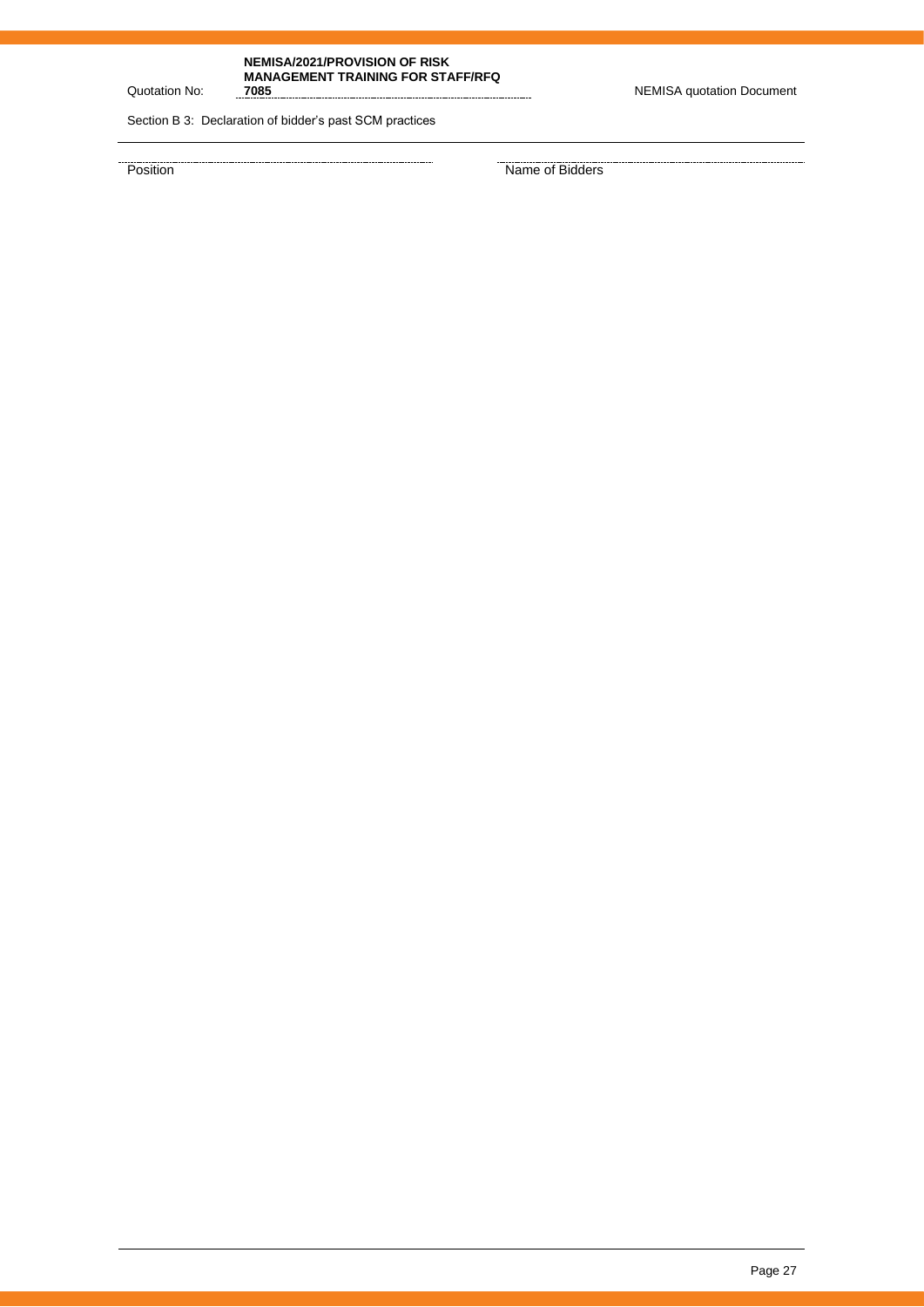Section B 4: Certificate of Independent Quotation Determination

**CERTIFICATE OF INDEPENDENT QUOTATION DETERMINATION Return as Part 5**

I, the undersigned, in submitting the accompanying quotation:

NEMISA/2021/PROVISION OF RISK MANAGEMENT TRAINING FOR STAFF/RFQ 7085 - REQUEST FOR QUOTATION FOR THE APPOINTMENT OF AN EXPERIENCED TRAINING SERVICE PROVIDER TO PROVIDE RISK MANAGEMENT TRAINING FOR NEMISA STAFF.

(Quotation Number and Description)

in response to the invitation for the quotation made by:

**NEMISA** 

(Name of Institution)

do hereby make the following statements that I certify to be true and complete in every respect:

I certify, on behalf of: \_\_\_\_\_\_\_\_\_\_\_\_\_\_\_\_\_\_\_\_\_\_\_\_\_\_\_\_\_\_\_\_\_\_\_\_\_\_\_\_\_\_\_\_\_\_\_\_\_\_that:

(Name of Bidders)

- 1. I have read and I understand the contents of this Certificate;
- 2. I understand that the accompanying quotation will be disqualified if this Certificate is found not to be true and complete in every respect;
- 3. I am authorized by the bidders to sign this Certificate, and to submit the accompanying quotation, on behalf of the bidders;
- 4. Each person whose signature appears on the accompanying quotation has been authorized by the bidders to determine the terms of, and to sign the quotation, on behalf of the bidders;
- 5. For the purposes of this Certificate and the accompanying quotation, I understand that the word "competitor" shall include any individual or organization, other than the bidders, whether or not affiliated with the bidders, who:
	- $\Box$  has been requested to submit a quotation in response to this quotation invitation;
	- $\Box$  could potentially submit a quotation in response to this quotation invitation, based on their qualifications, abilities or experience; and
	- $\Box$  provides the same goods and services as the bidders and/or is in the same line of business as the bidders
- 6. The bidders has arrived at the accompanying quotation independently from, and without consultation, communication, agreement or arrangement with any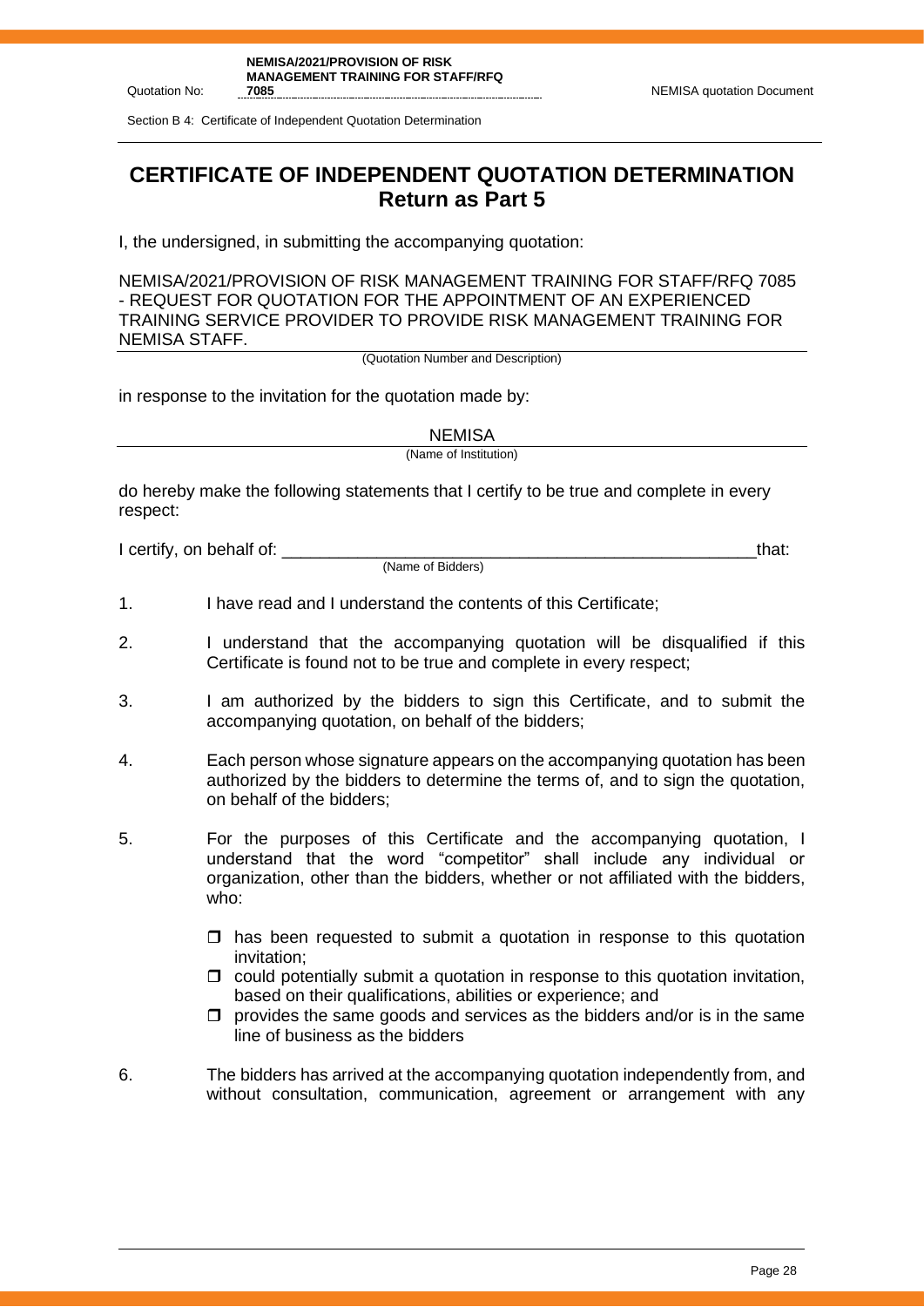**7085** NEMISA quotation Document

Section B 4: Certificate of Independent Quotation Determination

competitor. However communication between partners in a joint venture or consortium<sup>4</sup> will not be construed as collusive quotationding.

- 7. In particular, without limiting the generality of paragraphs 6 above, there has been no consultation, communication, agreement or arrangement with any competitor regarding:
	- $\Box$  prices;
	- $\square$  geographical area where product or service will be rendered (market allocation)
	- $\Box$  methods, factors or formulas used to calculate prices;
	- $\Box$  the intention or decision to submit or not to submit, a quotation:
	- $\Box$  the submission of a quotation which does not meet the specifications and conditions of the quotation; or
	- $\Box$  quotationding with the intention not to win the quotation.
- 8. In addition, there have been no consultations, communications, agreements or arrangements with any competitor regarding the quality, quantity, specifications and conditions or delivery particulars of the products or services to which this quotation invitation relates.
- 9. The terms of the accompanying quotation have not been, and will not be, disclosed by the bidders, directly or indirectly, to any competitor, prior to the date and time of the official quotation opening or of the awarding of the contract.
- 10. I am aware that, in addition and without prejudice to any other remedy provided to combat any restrictive practices related to quotations and contracts, quotations that are suspicious will be reported to the Competition Commission for investigation and possible imposition of administrative penalties in terms of section 59 of the Competition Act No 89 of 1998 and or may be reported to the National Prosecuting Authority (NPA) for criminal investigation and or may be restricted from conducting business with the public sector for a period not exceeding ten (10) years in terms of the Prevention and Combating of Corrupt Activities Act No 12 of 2004 or any other applicable legislation.

| Signature | <b>Date</b>     |
|-----------|-----------------|
|           |                 |
| Position  | Name of Bidders |

<sup>4</sup> Joint venture or Consortium means an association of persons for the purpose of combining their expertise, property, capital, efforts, skill and knowledge in an activity for the execution of a contract.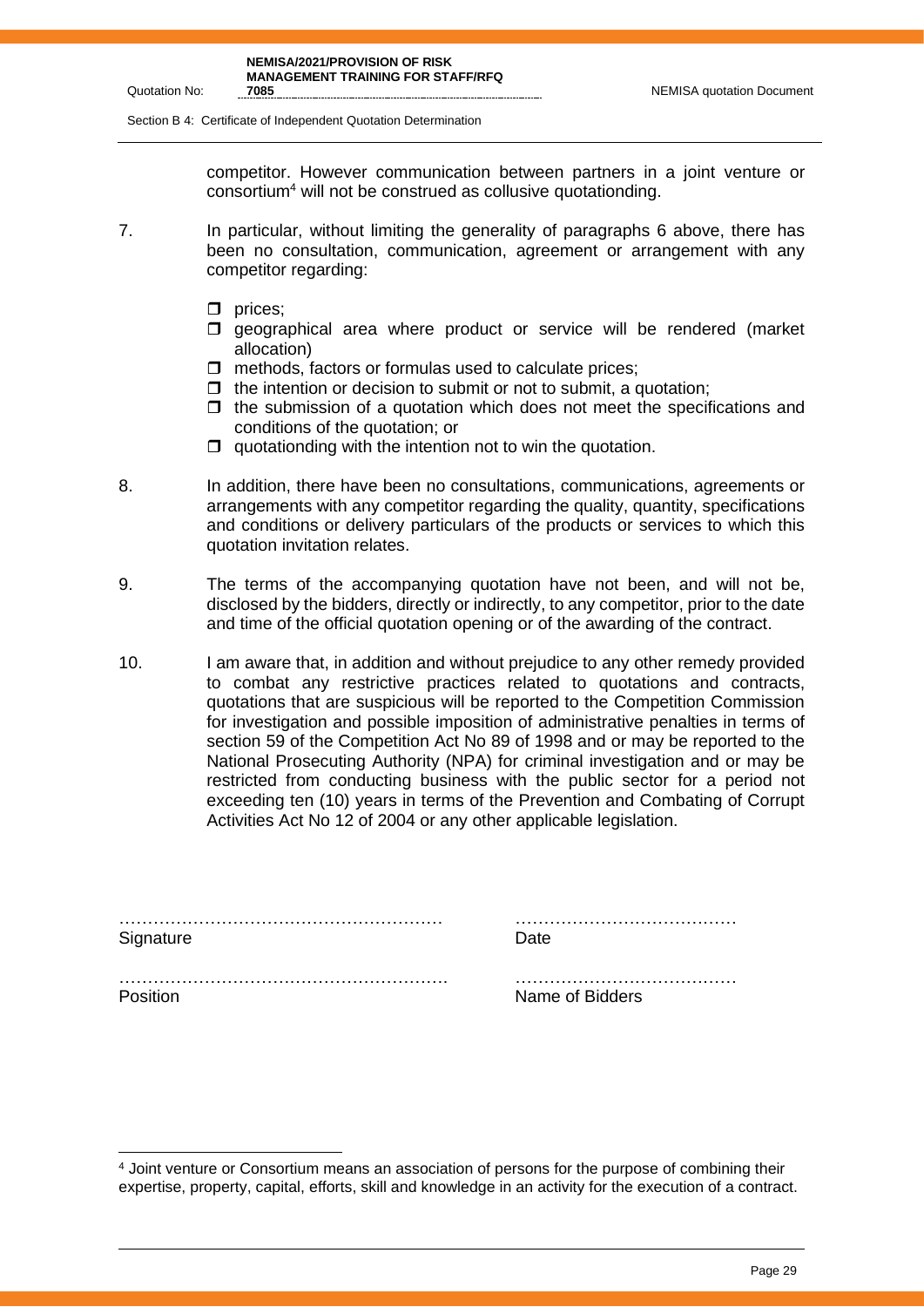Section B 5: Preference Points Claim Form ito the Preferential Procurement Regulations 2011

# **PREFERENCE POINTS CLAIM FORM IN TERMS OF THE PREFERENTIAL PROCUREMENT REGULATIONS 2017**

# **Return as Part 6**

#### **NB: BEFORE COMPLETING THIS FORM, BIDDERS MUST STUDY THE GENERAL CONDITIONS, DEFINITIONS AND DIRECTIVES APPLICABLE IN RESPECT OF B-BBEE, AS PRESCRIBED IN THE PREFERENTIAL PROCUREMENT REGULATIONS, 2017.**

#### **1. GENERAL CONDITIONS**

- 1.1 The following preference point systems are applicable to all quotations:
	- the 80/20 system for requirements with a Rand value of up to R50 000 000 (all applicable taxes included); and
	- the 90/10 system for requirements with a Rand value above R50 000 000 (all applicable taxes included).
- 1.2 The value of this quotation is estimated to not exceed R50 000 000 (all applicable taxes included) and therefore the 80/20 preference point system shall be applicable;
- 1.3 Points for this quotation shall be awarded for:
	- (a) Price; and
	- (b) B-BBEE Status Level of Contributor.
- 1.4 The maximum points for this quotation are allocated as follows:

|                                                   | <b>POINTS</b> |
|---------------------------------------------------|---------------|
| <b>PRICE</b>                                      | 80            |
| <b>B-BBEE Status Level of Contributor</b>         | 20            |
| Total points for Price and B-BBEE must not exceed | 100           |

- 1.5 Failure on the part of a bidders to submit proof of B-BBEE Status level of contributor together with the quotation, will be interpreted to mean that preference points for B-BBEE status level of contribution are not claimed.
- 1.6 The purchaser reserves the right to require of a bidders, either before a quotation is adjudicated or at any time subsequently, to substantiate any claim in regard to preferences, in any manner required by the purchaser.

#### **2. DEFINITIONS**

- (a) **"B-BBEE"** means broad-based black economic empowerment as defined in section 1 of the Broad-Based Black Economic Empowerment Act;
- (b) "**B-BBEE status level of contributor"** means the B-BBEE status of an entity in terms of a code of good practice on black economic empowerment, issued in terms of section 9(1) of the Broad-Based Black Economic Empowerment Act;
- (c) **"quotation"** means a written offer in a prescribed or stipulated form in response to an invitation by an organ of state for the provision of goods or services, through price quotations, advertised competitive quotation processes or proposals;
- (d) **"Broad-Based Black Economic Empowerment Act"** means the Broad-Based Black Economic Empowerment Act, 2003 (Act No. 53 of 2003);
- (e) **"EME"** means an Exempted Micro Enterprise in terms of a code of good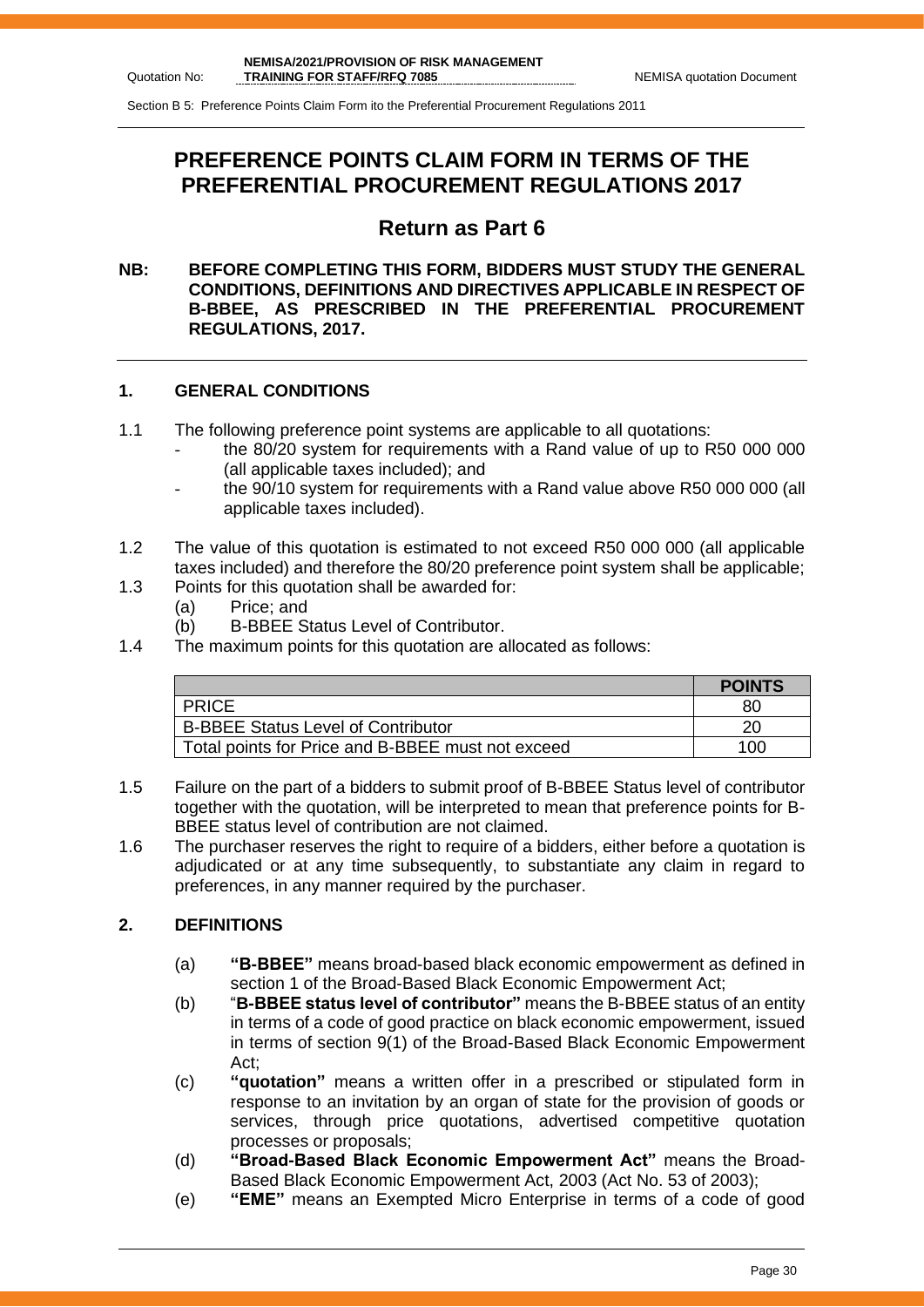$\overline{\phantom{a}}$  $\big)$ 

Section B 5: Preference Points Claim Form ito the Preferential Procurement Regulations 2011

practice on black economic empowerment issued in terms of section 9 (1) of the Broad-Based Black Economic Empowerment Act;

- (f) **"functionality"** means the ability of a tenderer to provide goods or services in accordance with specifications as set out in the tender documents.
- (g) **"prices"** includes all applicable taxes less all unconditional discounts;
- (h) **"proof of B-BBEE status level of contributor"** means:
	- 1) B-BBEE Status level certificate issued by an authorized body or person;
	- 2) A sworn affidavit as prescribed by the B-BBEE Codes of Good Practice;
	- 3) Any other requirement prescribed in terms of the B-BBEE Act;
- (i) **"QSE"** means a qualifying small business enterprise in terms of a code of good practice on black economic empowerment issued in terms of section 9 (1) of the Broad-Based Black Economic Empowerment Act;
- *(j)* **"rand value"** means the total estimated value of a contract in Rand, calculated at the time of quotation invitation, and includes all applicable taxes;

#### **3. POINTS AWARDED FOR PRICE**

#### **3.1 THE 80/20 OR 90/10 PREFERENCE POINT SYSTEMS**

A maximum of 80 or 90 points is allocated for price on the following basis:

**80/20 or 90/10**  $\overline{\phantom{a}}$ J  $\left(1-\frac{Pt-P\min}{R}\right)$  $\setminus$  $=80\left(1-\frac{Pt-}{\right)$ min  $80\left(1-\frac{Pt-P\min}{\sum_{i=1}^{n}H_i}\right)$ *P*  $P_s = 80 \left( 1 - \frac{Pt - P}{r} \right)$ or  $\left(1-\frac{Pt-P\min}{R}\right)$  $\setminus$  $= 90 \left( 1 - \frac{Pt - F}{T}\right)$ min  $90\left(1-\frac{Pt-P\min}{\sum_{i=1}^{n}H_i}\right)$ *P*  $P_s = 90 \left( 1 - \frac{Pt - P}{r} \right)$ **Where** 

Ps = Points scored for price of quotation under consideration  $Pt =$  Price of quotation under consideration

Pmin = Price of lowest acceptable quotation

#### **4. POINTS AWARDED FOR B-BBEE STATUS LEVEL OF CONTRIBUTOR**

4.1 In terms of Regulation 6 (2) and 7 (2) of the Preferential Procurement Regulations, preference points must be awarded to a bidders for attaining the B-BBEE status level of contribution in accordance with the table below:

| <b>B-BBEE Status Level of</b><br><b>Contributor</b> | <b>Number of points</b><br>(90/10 system) | <b>Number of points</b><br>(80/20 system) |
|-----------------------------------------------------|-------------------------------------------|-------------------------------------------|
|                                                     |                                           | 20                                        |
| 2                                                   | 9                                         | 18                                        |
|                                                     | 6                                         | 14                                        |
|                                                     | 5                                         | 12                                        |
| 5                                                   |                                           |                                           |
| 6                                                   | 3                                         | հ                                         |
|                                                     |                                           |                                           |
|                                                     |                                           |                                           |
| Non-compliant contributor                           |                                           |                                           |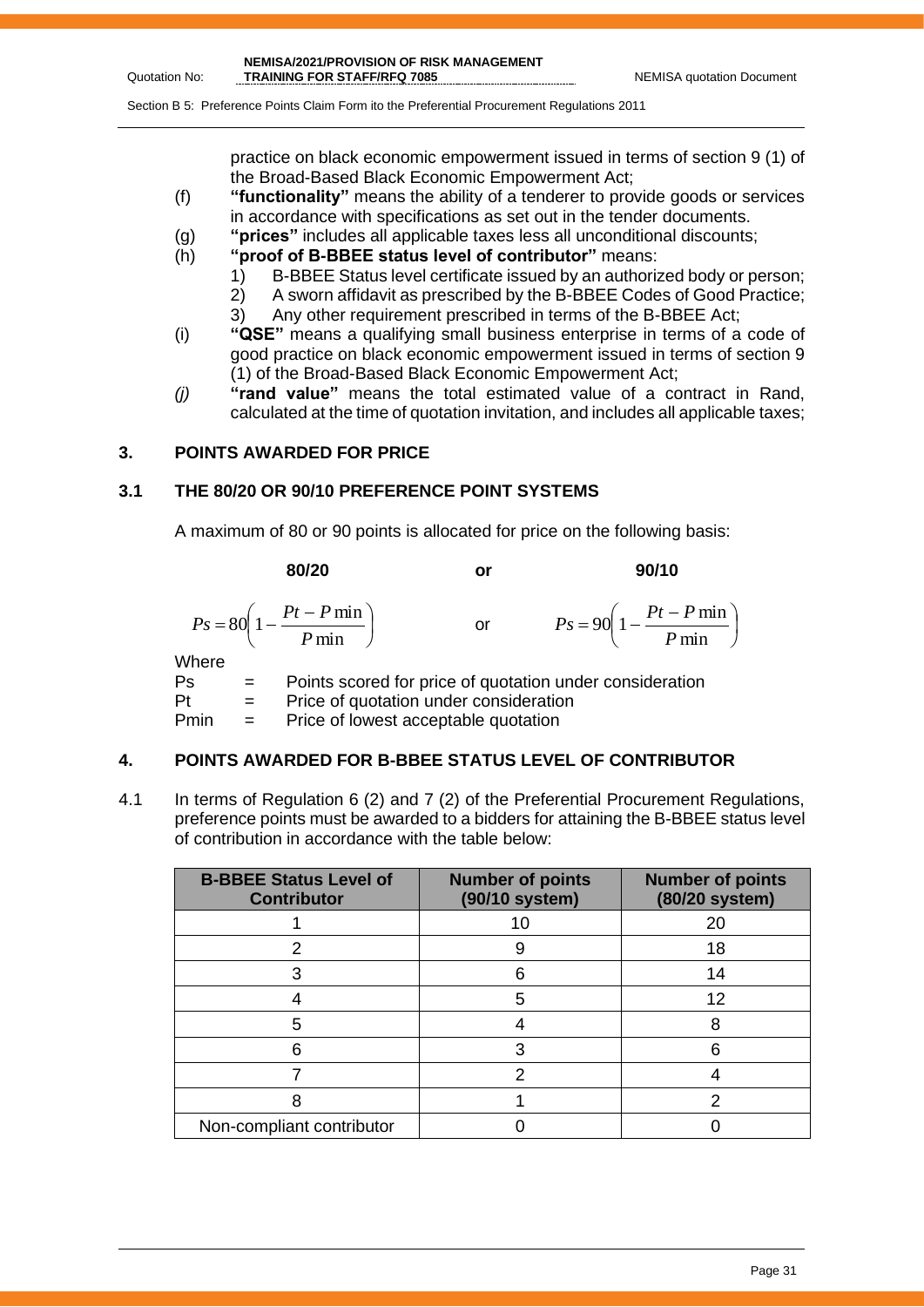Section B 5: Preference Points Claim Form ito the Preferential Procurement Regulations 2011

#### **5. QUOTATION DECLARATION**

Quotation No:

5.1 Bidders who claim points in respect of B-BBEE Status Level of Contribution must complete the following:

#### **6. B-BBEE STATUS LEVEL OF CONTRIBUTOR CLAIMED IN TERMS OF PARAGRAPHS 1.4 AND 4.1**

6.1 B-BBEE Status Level of Contributor:= ………….…… (maximum of 10 or 20 points) (Points claimed in respect of paragraph 6.1 must be in accordance with the table reflected in paragraph 4.1 and must be substantiated by relevant proof of B-BBEE status level of contributor.

#### **7. SUB-CONTRACTING**

7.1 Will any portion of the contract be sub-contracted?

| (Tick applicable box) |  |     |  |  |  |
|-----------------------|--|-----|--|--|--|
| YES.                  |  | NO. |  |  |  |

- 7.1.1 If yes, indicate:
	- i) What percentage of the contract will be subcontracted? ............….…………%
	- ii) The name of the sub-contractor …………………..………….…………………….
	- iii) The B-BBEE status level of the sub-contractor .................................…………..
	- iv) Whether the sub-contractor is an EME or QSE

#### *(Tick applicable box***)**

| -5 | NC. |  |
|----|-----|--|
|    |     |  |

v) Specify, by ticking the appropriate box, if subcontracting with an enterprise in terms of the Preferential Procurement Regulations,2017:

| Designated Group: An EME or QSE which is at last 51%    | <b>EME</b> | <b>QSE</b> |
|---------------------------------------------------------|------------|------------|
| owned by:                                               |            |            |
| <b>Black people</b>                                     |            |            |
| Black people who are youth                              |            |            |
| Black people who are women                              |            |            |
| Black people with disabilities                          |            |            |
| Black people living in rural or underdeveloped areas or |            |            |
| townships                                               |            |            |
| Cooperative owned by black people                       |            |            |
| Black people who are military veterans                  |            |            |
| OR                                                      |            |            |
| Any EME                                                 |            |            |
| Any QSE                                                 |            |            |

#### 8. **DECLARATION WITH REGARD TO COMPANY/ FIRM**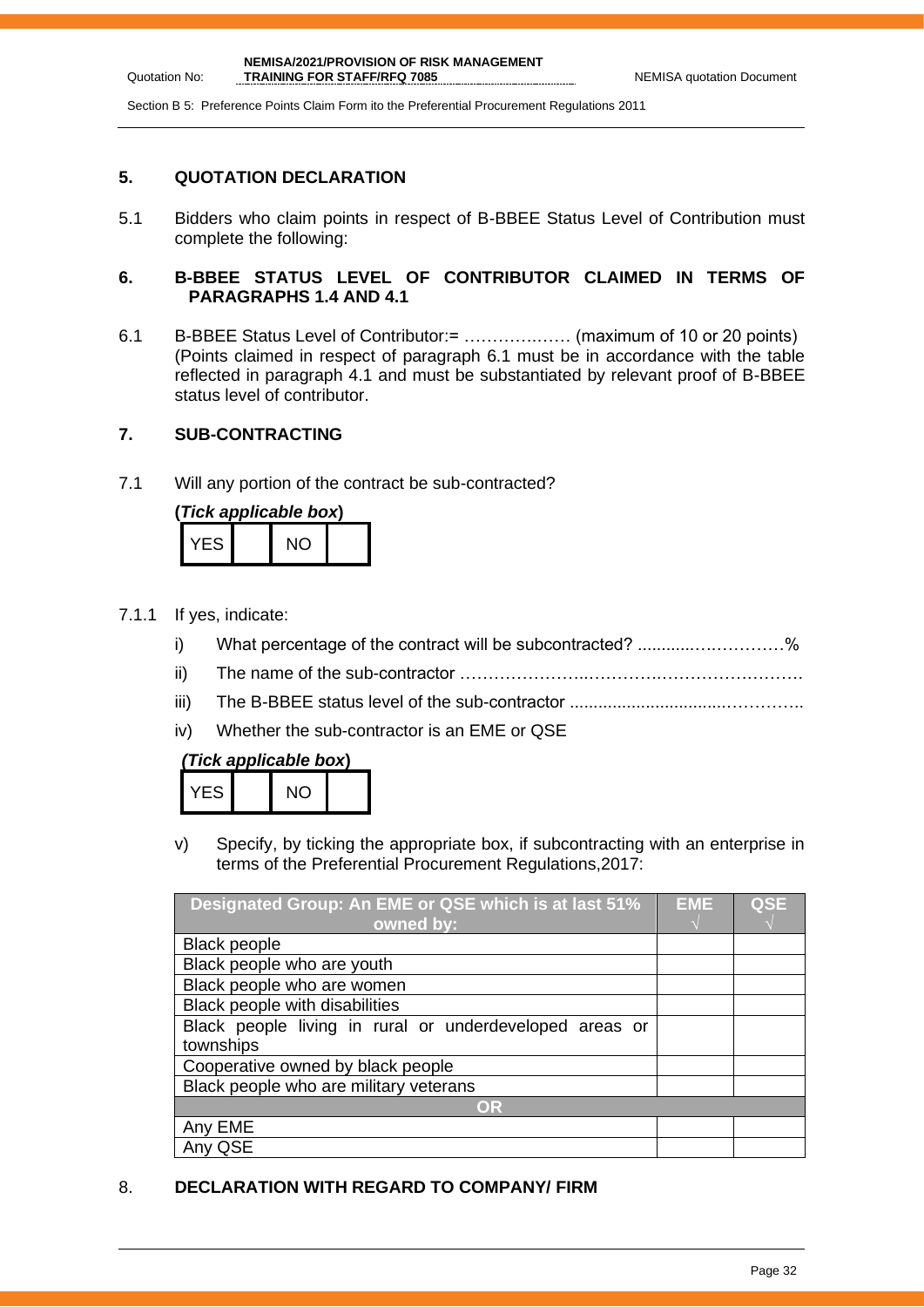Section B 5: Preference Points Claim Form ito the Preferential Procurement Regulations 2011

**NEMISA/2021/PROVISION OF RISK MANAGEMENT** 

- 8.1 Name of company/firm: ….……………………………………………………………….
- 8.2 VAT registration number: …..……………………………….……………………………
- 8.3 Company registration number: ……….……..…………….…………………………….
- 8.4 TYPE OF COMPANY/ FIRM

Quotation No:

#### **(***Tick applicable box***)**

- **Partnership/ Joint Venture/ Consortium**
- $\Box$  One person business/ sole propriety
- Close corporation
- $\Box$  Company
- $\Box$  (Pty) Limited

#### 8.5 DESCRIBE PRINCIPAL BUSINESS ACTIVITIES

……………………………………………………………………………………………… ……………………………………………………………………………………………… ………………………………………………………………………………………………

#### 8.6 COMPANY CLASSIFICATION

#### **(***Tick applicable box***)**

- **Manufacturer**
- **Supplier**
- Professional service provider
- $\Box$  Other service providers, e.g. transporter, etc.
- 8.7 Total number of years the company/firm has been in business: ………………………
- 8.8 I/ we, the undersigned, who is/ are duly authorised to do so on behalf of the company/firm, certify that the points claimed, based on the B-BBE status level of contributor indicated in paragraphs 1.4 and 6.1 of the foregoing certificate, qualifies the company/ firm for the preference(s) shown and I/ we acknowledge that:
	- i) The information furnished is true and correct;
	- ii) The preference points claimed are in accordance with the General Conditions as indicated in paragraph 1 of this form;
	- iii) In the event of a contract being awarded as a result of points claimed as shown in paragraphs 1.4 and 6.1, the contractor may be required to furnish documentary proof to the satisfaction of the purchaser that the claims are correct;
	- iv) If the B-BBEE status level of contributor has been claimed or obtained on a fraudulent basis or any of the conditions of contract have not been fulfilled, the purchaser may, in addition to any other remedy it may have –
		- (a) disqualify the person from the quotation process;
		- (b) recover costs, losses or damages it has incurred or suffered as a result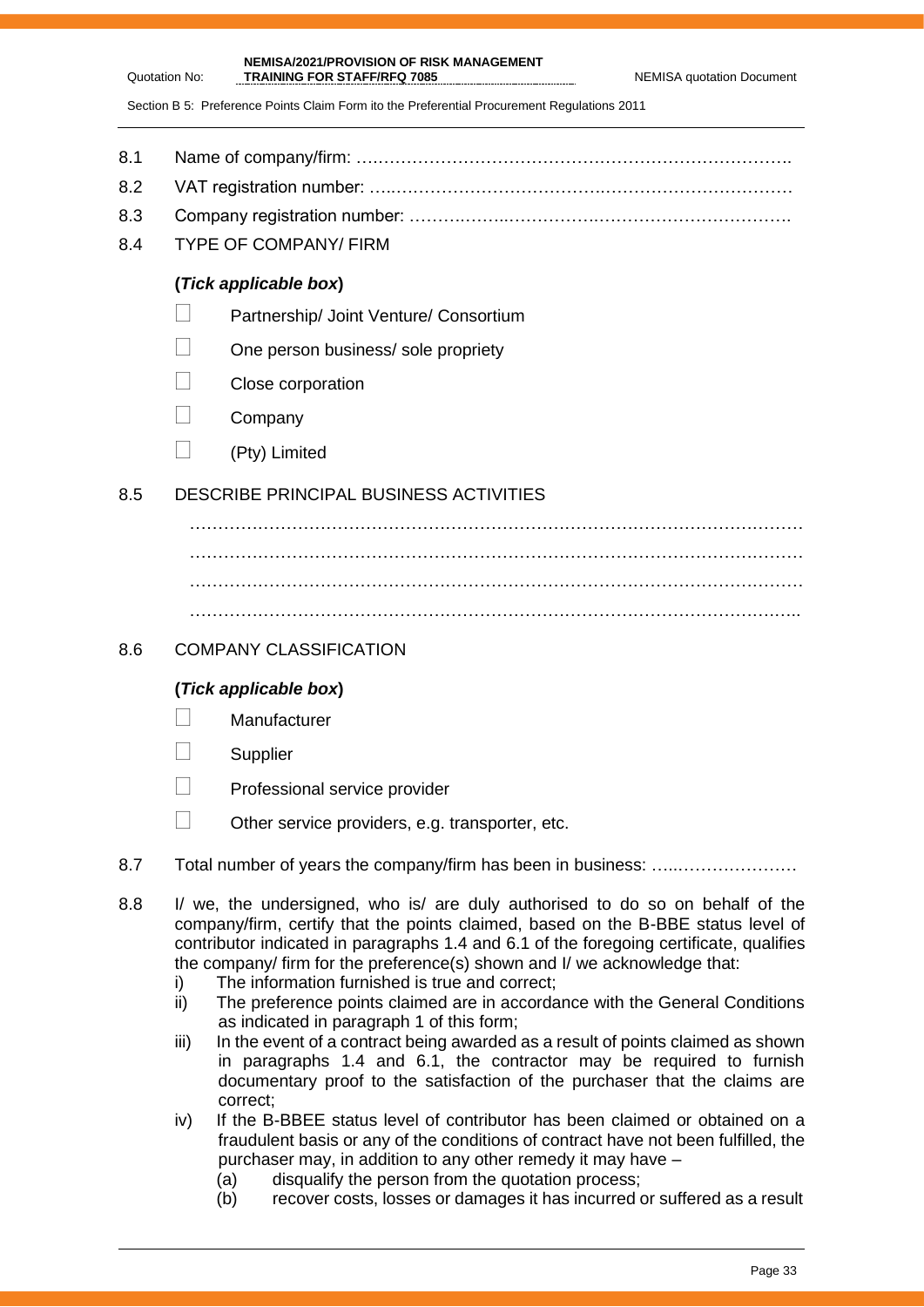Section B 5: Preference Points Claim Form ito the Preferential Procurement Regulations 2011

of that person's conduct;

- (c) cancel the contract and claim any damages which it has suffered as a result of having to make less favourable arrangements due to such cancellation;
- (d) recommend that the bidders or contractor, its shareholders and directors, or only the shareholders and directors who acted on a fraudulent basis, be restricted by the National Treasury from obtaining business from any organ of state for a period not exceeding 10 years, after the *audi alteram partem* (hear the other side) rule has been applied; and
- (e) forward the matter for criminal prosecution.

| <b>WITNESSES</b> | SIGNATURE(S) OF BIDDERS(S)<br>DATE: |
|------------------|-------------------------------------|
|                  | ADDRESS:                            |
| ົ                | .                                   |
|                  | .                                   |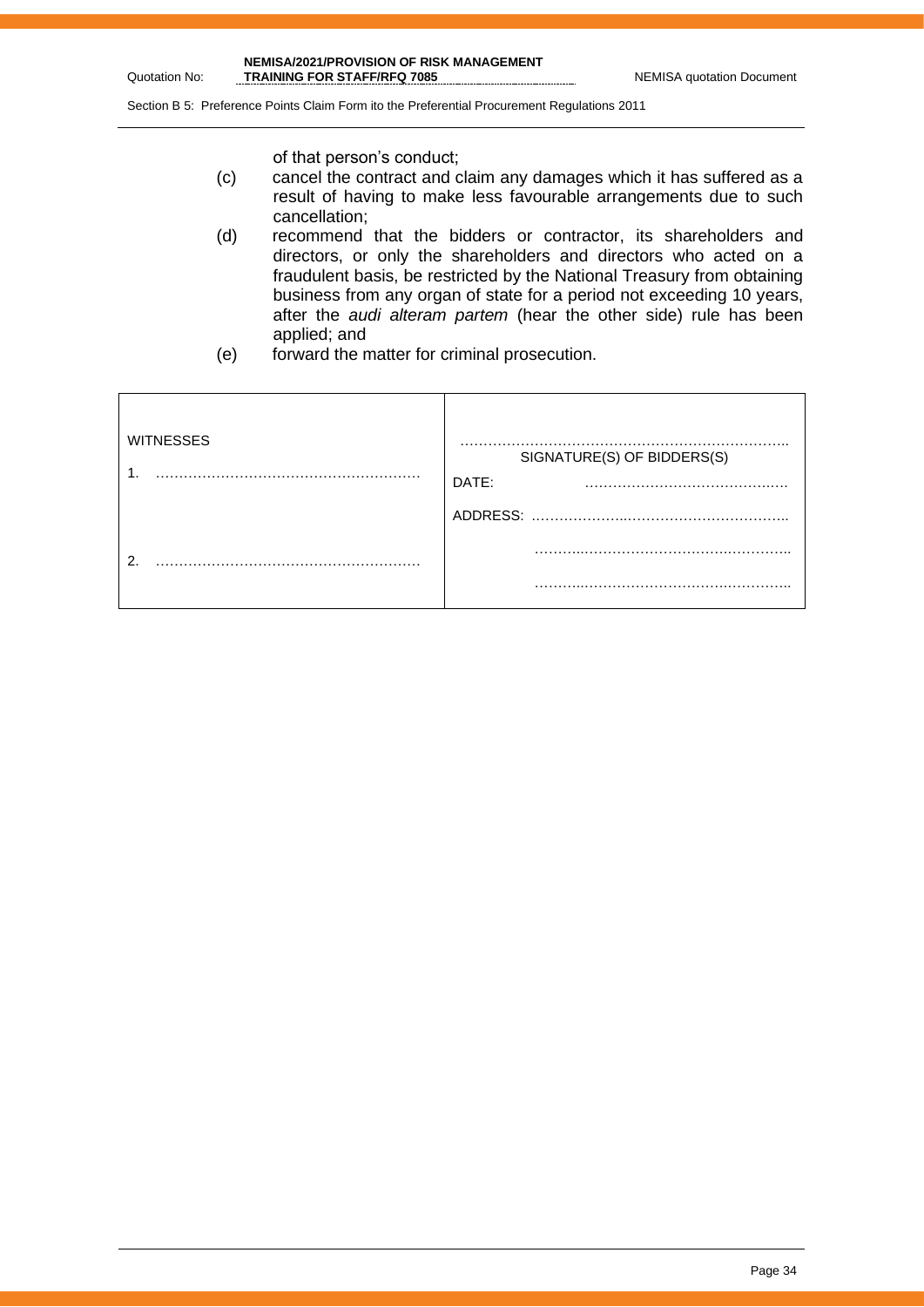| NEMISA/2021/PROVISION OF RISK MANAGEMENT |                                  |
|------------------------------------------|----------------------------------|
| <b>TRAINING FOR STAFF/RFQ 7085</b>       | <b>NEMISA quotation Document</b> |

Section B 6: Invitation to Quotation

Quotation No:

# **INVITATION TO QUOTATION Return as Part 7**

#### **YOU ARE HEREBY INVITED TO QUOTATION FOR REQUIREMENT OF NEMISA**

| <b>QUOTATION</b><br><b>NO</b>                                                                                                                         | NEMISA/2021/PROVISION OF RISK<br>MANAGEMENT TRAINING FOR<br>STAFF/RFQ 7085 | <b>CLOSING</b><br><b>DATE</b> | Monday 6 September<br>2021 | <b>CLOSING</b><br>TIME | 11:00 |
|-------------------------------------------------------------------------------------------------------------------------------------------------------|----------------------------------------------------------------------------|-------------------------------|----------------------------|------------------------|-------|
| REQUEST FOR QUOTATION FOR THE APPOINTMENT OF AN EXPERIENCED TRAINING SERVICE PROVIDER TO<br><b>PROVIDE RISK MANAGEMENT TRAINING FOR NEMISA STAFF.</b> |                                                                            |                               |                            |                        |       |

**All Bidders must furnish the following particulars and include it in their submission (Failure to do so may result in your quotation being disqualified)**

| Name of Bidders:                                                                                                                                      |                                                                           |                                                          |                                            |           |  |
|-------------------------------------------------------------------------------------------------------------------------------------------------------|---------------------------------------------------------------------------|----------------------------------------------------------|--------------------------------------------|-----------|--|
| Postal address:                                                                                                                                       |                                                                           |                                                          |                                            |           |  |
| Street address:                                                                                                                                       |                                                                           |                                                          |                                            |           |  |
|                                                                                                                                                       |                                                                           |                                                          |                                            |           |  |
| Telephone number:                                                                                                                                     | Code                                                                      |                                                          |                                            |           |  |
| Cellular number:                                                                                                                                      |                                                                           |                                                          |                                            |           |  |
| Facsimile number:                                                                                                                                     | Code                                                                      |                                                          |                                            |           |  |
| e-Mail address:                                                                                                                                       |                                                                           |                                                          |                                            |           |  |
| VAT Registration No:                                                                                                                                  |                                                                           |                                                          |                                            |           |  |
| TAX COMPLIANCE REQUIREMENTS (Tick applicable box)<br>Printed TCS                                                                                      |                                                                           | <b>SARS PIN</b>                                          |                                            | CSD No    |  |
|                                                                                                                                                       |                                                                           |                                                          |                                            |           |  |
| <b>PROOF OF B-BBEE STATUS LEVEL SUBMITTED?</b>                                                                                                        |                                                                           |                                                          | <b>YES</b>                                 | <b>NO</b> |  |
| (Tick applicable box)                                                                                                                                 |                                                                           |                                                          |                                            |           |  |
| <b>B-BBEE Status Level Verification Certificate</b>                                                                                                   |                                                                           |                                                          | <b>B-BBEE Status Level Sworn Affidavit</b> |           |  |
|                                                                                                                                                       |                                                                           | WHO WAS THE CERTIFICATE ISSUED BY? (Tick applicable box) |                                            |           |  |
|                                                                                                                                                       | An Accounting Officer as contemplated in the Close Corporation Act (CCA)? |                                                          |                                            |           |  |
| A verification Agency accredited by the South African National Accreditation System (SANAS)?                                                          |                                                                           |                                                          |                                            |           |  |
| A registered Auditor?                                                                                                                                 |                                                                           |                                                          |                                            |           |  |
| NOTE: A B-BBEE Status Level Certificate/ Sworn Affidavit (For EMEs or QSEs) must be submitted in order to<br>qualify for preference points for B-BBEE |                                                                           |                                                          |                                            |           |  |
| <b>Contact details of Bidders representative:</b>                                                                                                     |                                                                           |                                                          |                                            |           |  |
| Name and Surname                                                                                                                                      |                                                                           |                                                          |                                            |           |  |

| Telephone number: | Code                | Number |  |
|-------------------|---------------------|--------|--|
| Cellular number:  | ------------------- |        |  |
| Facsimile number: | Code                | Number |  |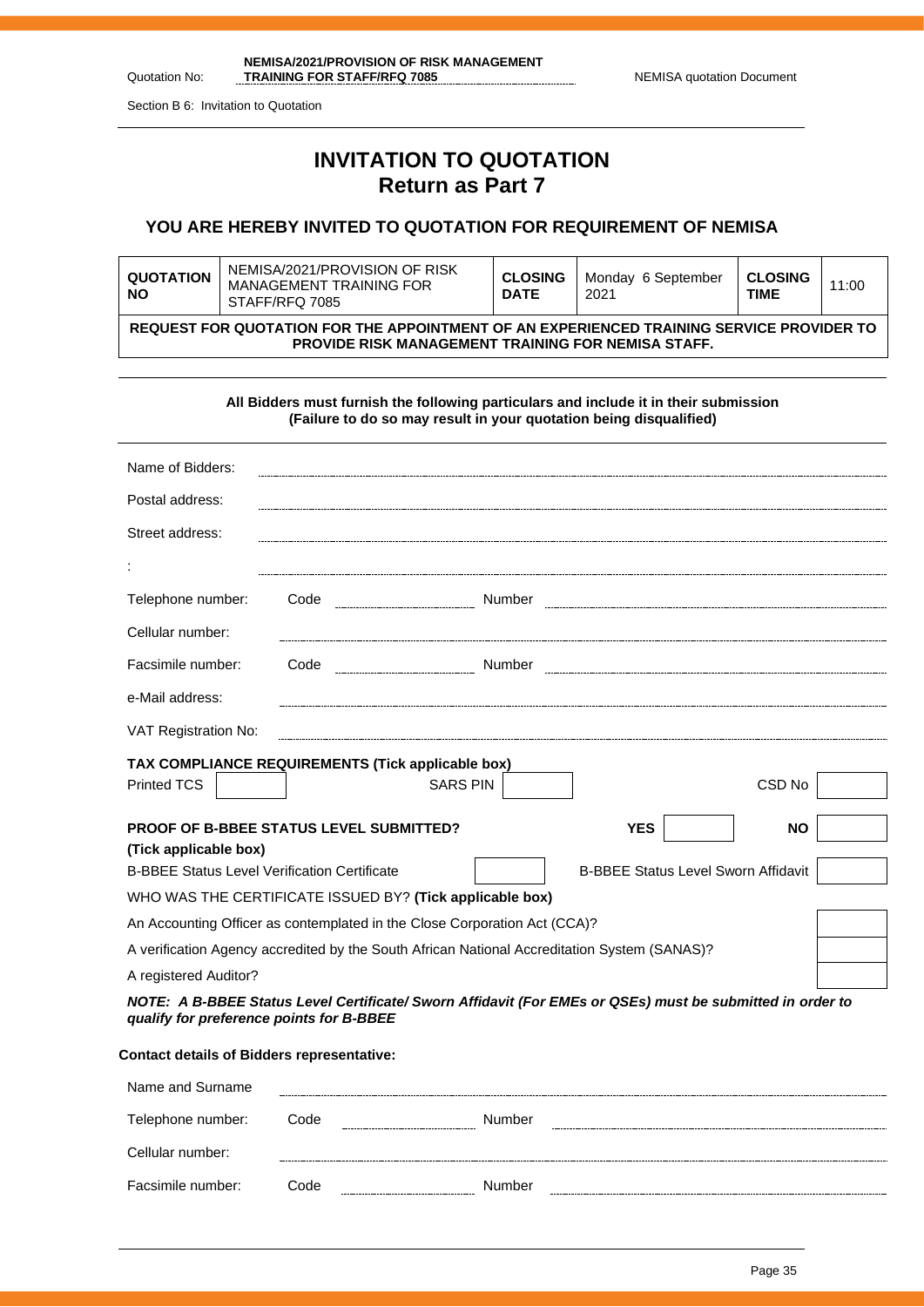Quotation No: **NEMISA/2021/PROVISION OF RISK MANAGEMENT**  TRAINING FOR STAFF/RFQ 7085 NEMISA quotation Document

| Section B 6: Invitation to Quotation                                                                                                                                                                                                                                                                                                                                                                                                                                         |          |
|------------------------------------------------------------------------------------------------------------------------------------------------------------------------------------------------------------------------------------------------------------------------------------------------------------------------------------------------------------------------------------------------------------------------------------------------------------------------------|----------|
| e-Mail address:                                                                                                                                                                                                                                                                                                                                                                                                                                                              |          |
| <b>Confirmation</b>                                                                                                                                                                                                                                                                                                                                                                                                                                                          |          |
| Are you the accredited representative in South Africa for the services offered by you?                                                                                                                                                                                                                                                                                                                                                                                       | YES / NO |
| <b>Declaration</b>                                                                                                                                                                                                                                                                                                                                                                                                                                                           |          |
| I/ We have examined the information provided in your quotation documents and offer to undertake the work<br>prescribed in accordance with the requirements as set out in the quotation document. The prices quoted in<br>this quotation are valid for the stipulated period. I/ We confirm the availability of the proposed team members.<br>I/ We confirm that this quotation will remain binding upon us and may be accepted by you at any time before<br>the expiry date. |          |
| <b>Signature of Bidders:</b>                                                                                                                                                                                                                                                                                                                                                                                                                                                 |          |
| Date:                                                                                                                                                                                                                                                                                                                                                                                                                                                                        |          |

| Are you duly authorised to commit the Bidders?   | YES / NO |
|--------------------------------------------------|----------|
| Capacity under which this quotation is<br>signed |          |

TOTAL QUOTATION PRICE (INCLUSIVE OF VAT)  $\qquad \qquad \overline{R}$ 

.....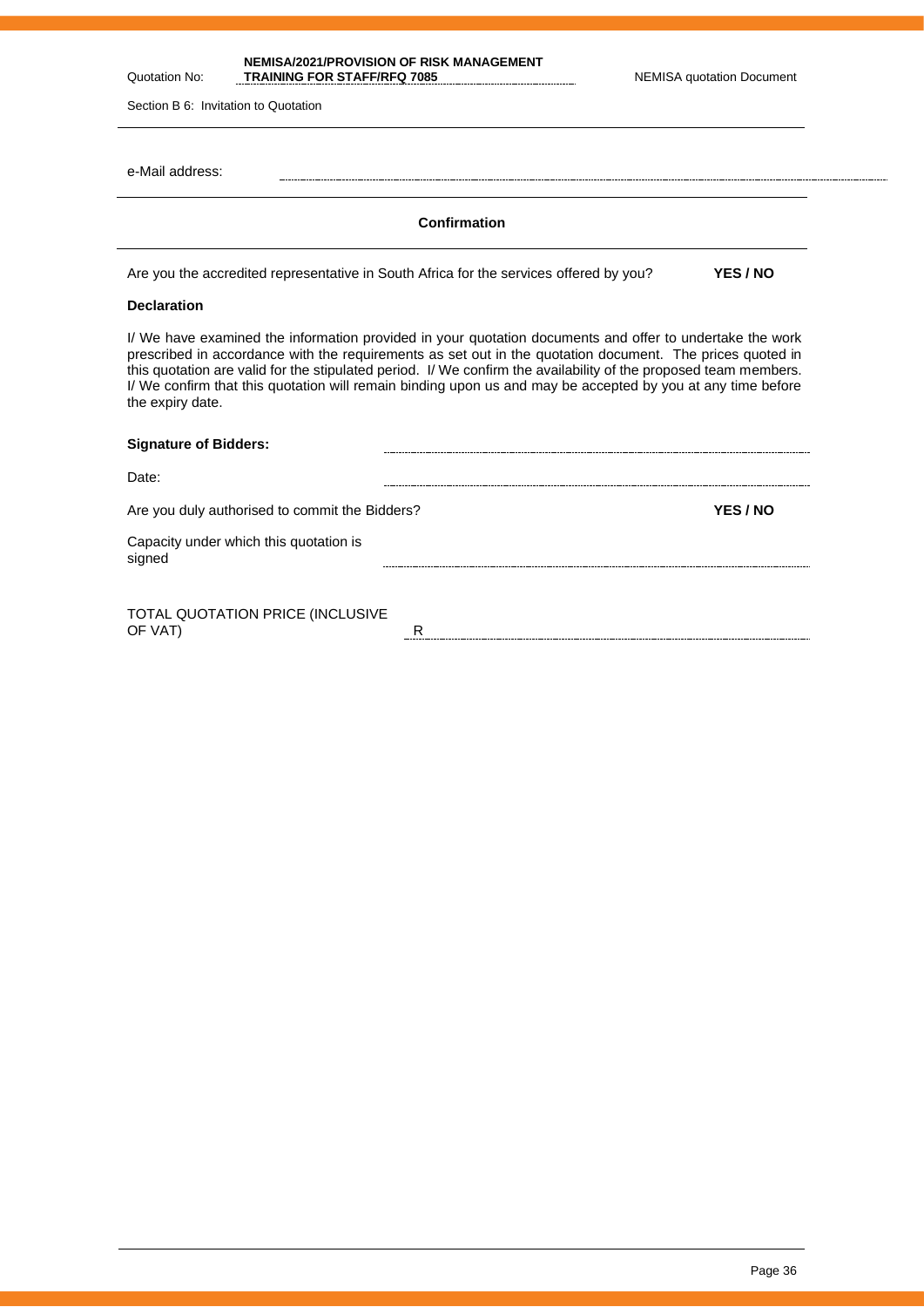Section B 7: Pricing Schedule

#### **PRICING SCHEDULE** Services **Return as Part 8**

| NAME OF<br>RESPONDENT: |                                                                                                                                                                      |                      |                                        |
|------------------------|----------------------------------------------------------------------------------------------------------------------------------------------------------------------|----------------------|----------------------------------------|
|                        | OFFER TO BE VALID FOR 60 DAYS FROM THE CLOSING DATE OF QUOTATION                                                                                                     |                      |                                        |
| <b>PAR NO</b>          | <b>DESCRIPTION</b>                                                                                                                                                   |                      | <b>QUOTATION PRICE IN RSA CURRENCY</b> |
|                        | The accompanying information must be used for the formulation of proposals.                                                                                          |                      |                                        |
| $\overline{2}$         | Respondents are required to indicate a ceiling price based on the total estimated time/fees for completion of all phases and including all expenses for the project. |                      |                                        |
|                        |                                                                                                                                                                      |                      |                                        |
|                        |                                                                                                                                                                      | Amount excluding VAT | R                                      |
|                        |                                                                                                                                                                      | VAT @ 15%            | R                                      |
|                        |                                                                                                                                                                      | Total including VAT  | $\mathsf{R}$                           |
| 3                      | Period required for commencement with project after acceptance of quotation.                                                                                         |                      |                                        |
| 4                      | Estimated person-days for completion of the project.                                                                                                                 |                      |                                        |
| 5                      | Are the rates quoted firm for the full period of the contract?                                                                                                       |                      |                                        |
| 6                      | If not firm for the full period, provide details of the basis on which adjustments will be applied for, for example consumer price index.                            |                      |                                        |